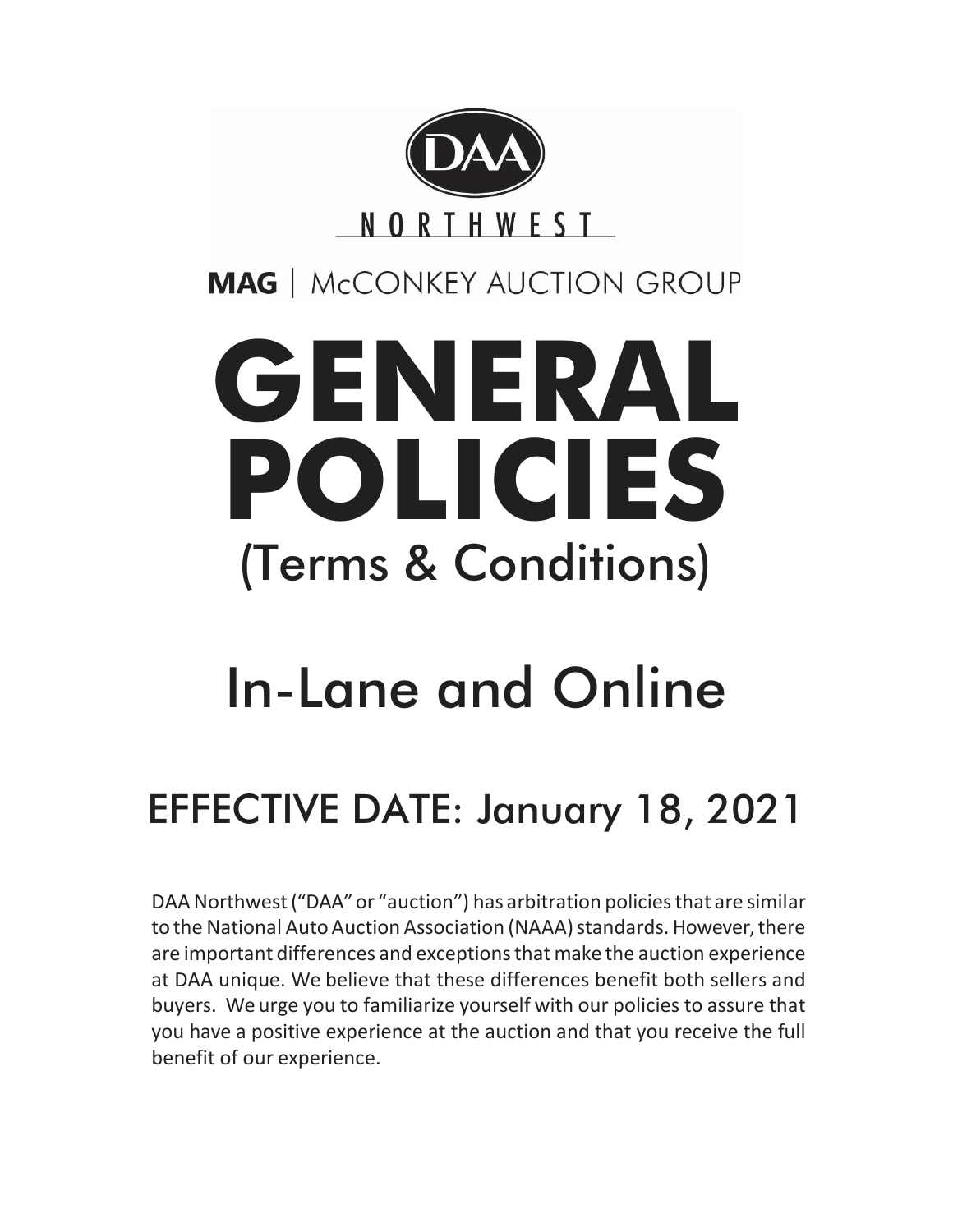## **TABLE OF CONTENTS**

#### Effective Date: January 18, 2021

| $\mathbf{L}$ |                                                                                       |  |
|--------------|---------------------------------------------------------------------------------------|--|
| II.          |                                                                                       |  |
| III.         |                                                                                       |  |
|              |                                                                                       |  |
|              |                                                                                       |  |
|              |                                                                                       |  |
|              |                                                                                       |  |
|              |                                                                                       |  |
| IX.          | STRUCTURAL DAMAGE, ALTERATION OR CERTIFIED STRUCTURAL REPAIR OR REPLACEMENT POLICY 13 |  |
| X.           |                                                                                       |  |
| XI.          |                                                                                       |  |
|              |                                                                                       |  |
|              |                                                                                       |  |
|              |                                                                                       |  |
|              |                                                                                       |  |
|              |                                                                                       |  |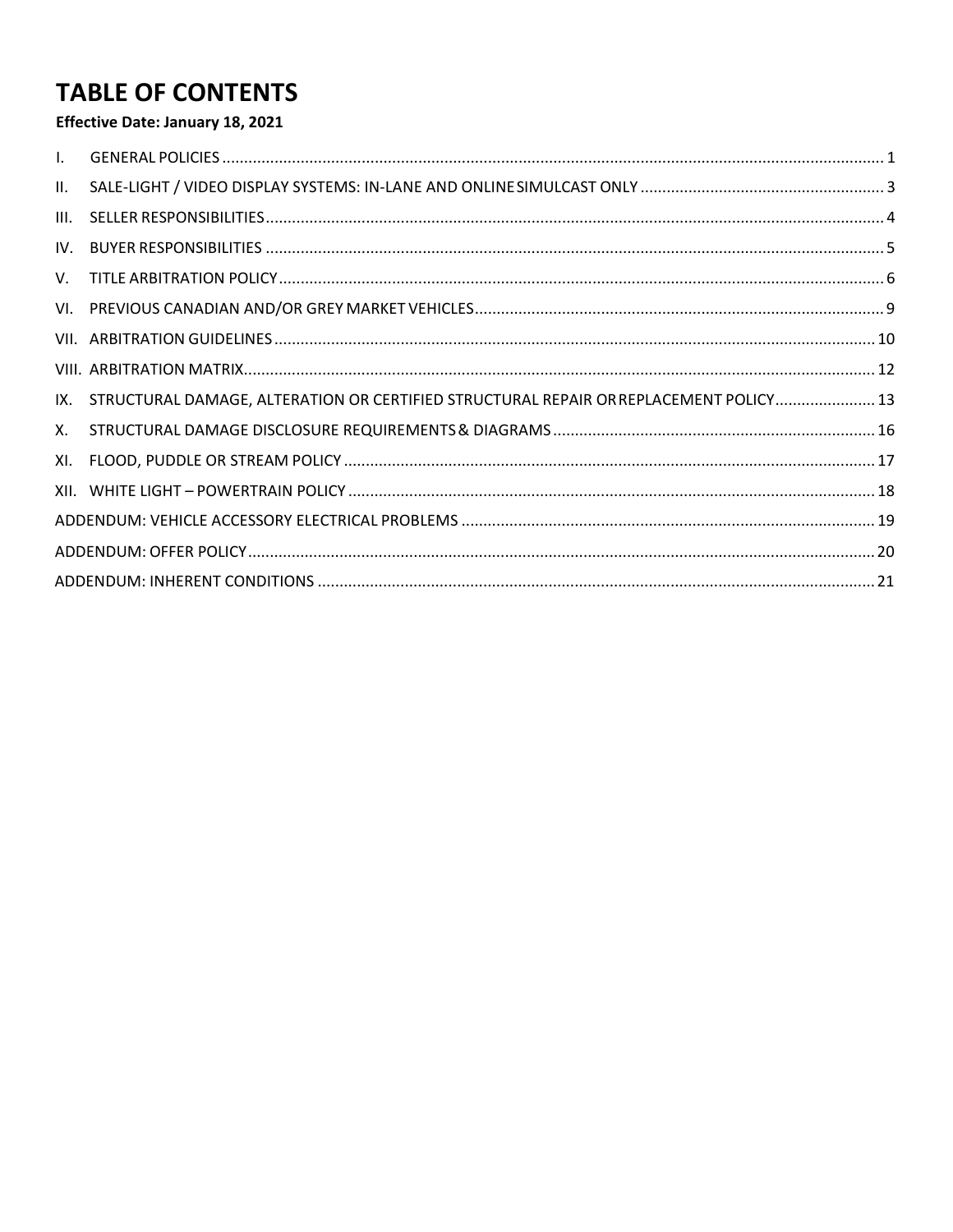## <span id="page-2-0"></span>**I. GENERAL POLICIES**

#### **1. Fair and Ethical Sale**

Sales made at DAA are intended to promote the fair and ethical treatment of both the Buyer and Seller. If DAA determines that the transaction is not fair and ethical to either party, then Seller and the Buyer agree that DAA may cancel the sale, at itssole discretion. This provision also applies to any clerical or administrative error made by DAA. Any arbitration conducted at DAA is subject to these General Policies and Terms and Conditions. Buyers and Sellers acknowledge that conducting business at the auction is a privilege that may be bestowed, orrevoked, by DAA in its discretion. As a condition of transacting business at the auction, Buyers and Sellers agree that DAA may, in the exercise of its sole and absolute discretion, enforce, interpret or waive these Rules and Policies (Terms and Conditions) in any particular case or circumstance, when it determines that doing so is needed to assure the fair and equitable treatments of all parties to a transaction. Federal, State, and Local laws supersede these policies where applicable.

#### **2. DAA Role in Sale**

- a) As the auction, DAA is neither a seller nor a buyer. It makes no representations, warranties or any guarantees of any kind as to the description, equipment, warranties, service policy, title status/accuracy, odometer accuracy or any other matter on any vehicle sold or offered for sale. DAA is acting as the agent of both the seller and buyer and, in such capacity, may act upon the verbal or written instructions to sign transaction documents or instruments on behalf of seller or buyer.
- b) DAA is not a party to the contract of the sale. The sales contract is between the Seller and Buyer only. The Seller is required to give the Federal Odometer Mileage Statement in connection with any vehicle sold at auction as required by the Motor Vehicle Information and Cost Savings Act of 1972, the Truth in Mileage Act, as the same have been or may be amended from time to time, and any other applicable federal, state and/or local law or regulation. DAA is not responsible or subject to any liability for the accuracy of odometer readings, odometer statements, announcements, or other disclosures, which responsibility remains with the seller.
- c) All vehicles bought or sold on the premises must be processed through the DAA office. Failure to do so will result in suspension of trading privileges at DAA and its affiliated auctions.

#### **3. Outside Sales**

Any sale that is agreed upon between the buyer and seller on DAA premises, but the vehicle is not sold on the auction block, is considered an "Outside Sale". All applicable buyer and seller fees are payable to DAA in connection with any Outside Sale.

#### **4. DAA VIN Policies**

a) All vehicles consigned must have a visible public Vehicle Identification Number (VIN) plate attached to the vehicle. The original dash VIN must be present, unaltered and legible. The condition of all other VIN plates and placements are subject to the sole discretion of the auction. Those vehicles having a reassigned VIN plate in place of the original VIN plate must be announced or will be subject to sale cancellation or Buyer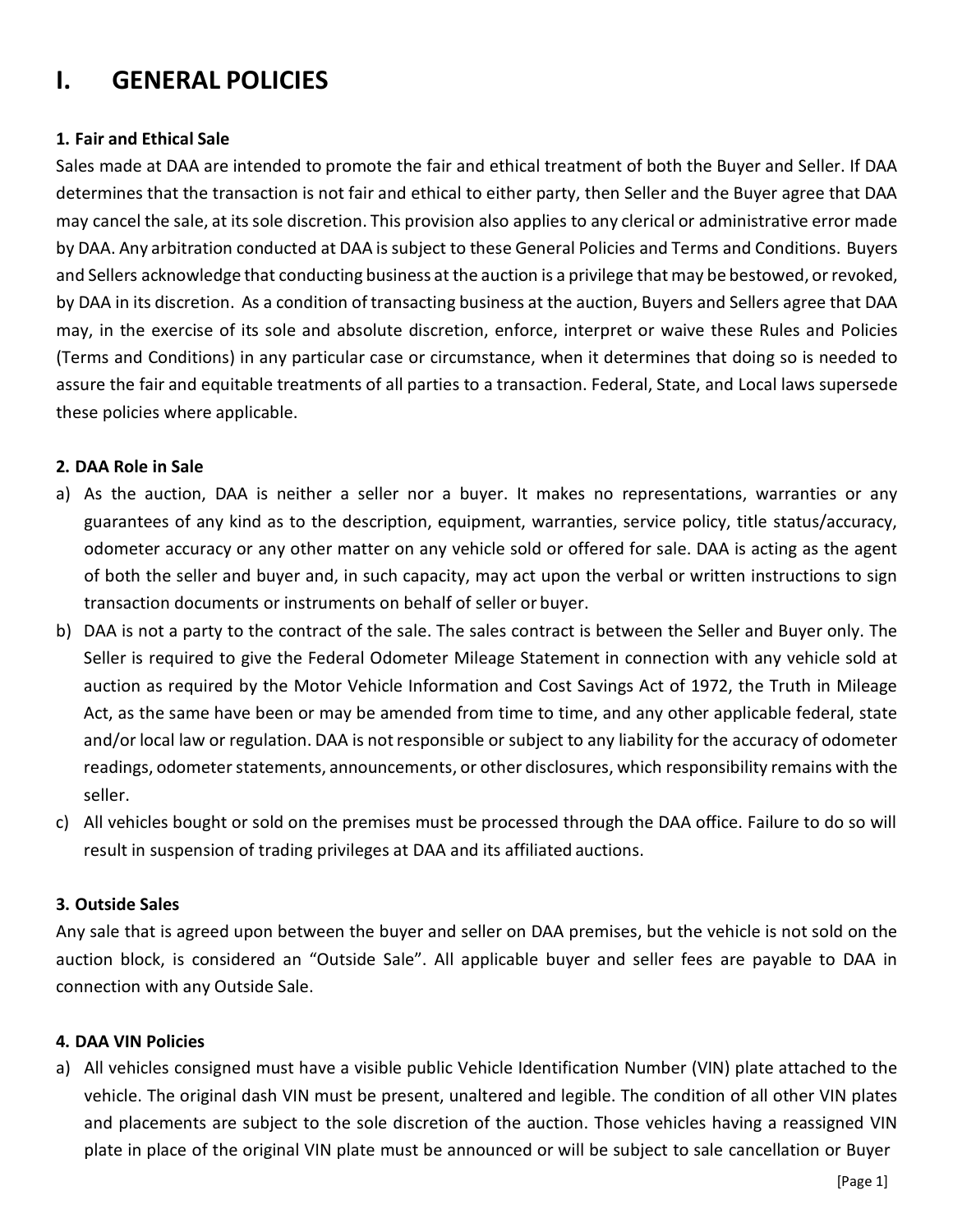return. DAA reserves the right to refuse the sale of any vehicle in which the VIN plate appears to be altered in any way.

b) Seller guarantees VIN plates and years on any vehicle up to 20 model years old with the exception of the VIN plates and year on trailers, RVs, and watercraft, which are guaranteed up to 10 model years. Reassigned VIN plates are required to be disclosed and announced on any vehicle less than 20 years old.

#### **5. DAA Right of Review**

DAA reserves the right to review any audio/video and other documentation and information to verify the accuracy of a sale.

#### **6. DAA Exclusions**

- a) DAA is not bound by information listed in Electronic Data Vehicle Histories (EDVH), i.e. Carfax, AutoCheck, etc., and a vehicle may not be arbitrated solely on information contained in the EDVH data. DAA may, but shall not be required to, independently investigate vehicle history based on information found in EDVH for information that may impact arbitration.
- b) Motor vehicles are not subject to arbitration if they exceed 20 model years, with the exception of trailers, RVs, and watercraft, which cannot be arbitrated if they exceed 10 model years and if sold As-Is RedLight.
- c) Inoperative/non-running consignments, including but not limited to vehicles sold at the "Heavy Metal Sale", and vehicles announced or otherwise disclosed as "Frame & Drive As-Is", are not subject to arbitration as to any matter (except for odometer misrepresentation), regardless of age orprice.
- d) Kit vehicles and homemade vehicles are sold "As-Is" and cannot be arbitrated for odometer, frame, warranty books, or model year or any other matter.
- e) Collector Car Policy: Arbitration of vehicles sold in vintage/collector sales will be limited to overt or intentional misrepresentation. Questions regarding any such vehicle, including but not limited to questions concerning any prior repair, reassigned VIN plate (20 years and older), and replacement of major part of other components, must be addressed by the buyer prior to purchase. In the absence ofspecific announced representations to the contrary, all vintage/collector vehicles sold on an "as-is/where-is" and not subject to arbitration for any matter or issue.

#### **7. Additional Responsibilities for Online Buyers**

- a) The Buyer is responsible for understanding the Online Bidding/Proxy Bidding and Buy Now procedures for online buying channels.
- b) Vehicles sold online are subject to the time limits for arbitration as described in this policy. Online Buyers are advised to make use of the protections afforded by the Buyer Protection Plan on all online vehicle purchases.
- c) Online Buyer will inspect the vehicle immediately upon arrival at Buyer's location. The Buyer must notify the DAA or facilitation service provider of any condition report discrepancies of over \$600 within two days of receipt. (Note: Discrepancies that can be addressed for less than \$600 are not eligible forresolution)
- d) Buyer will verify odometer reading upon arrival at Buyer's location. Mileage must be the same as when purchased if arbitrating for inoperable odometer.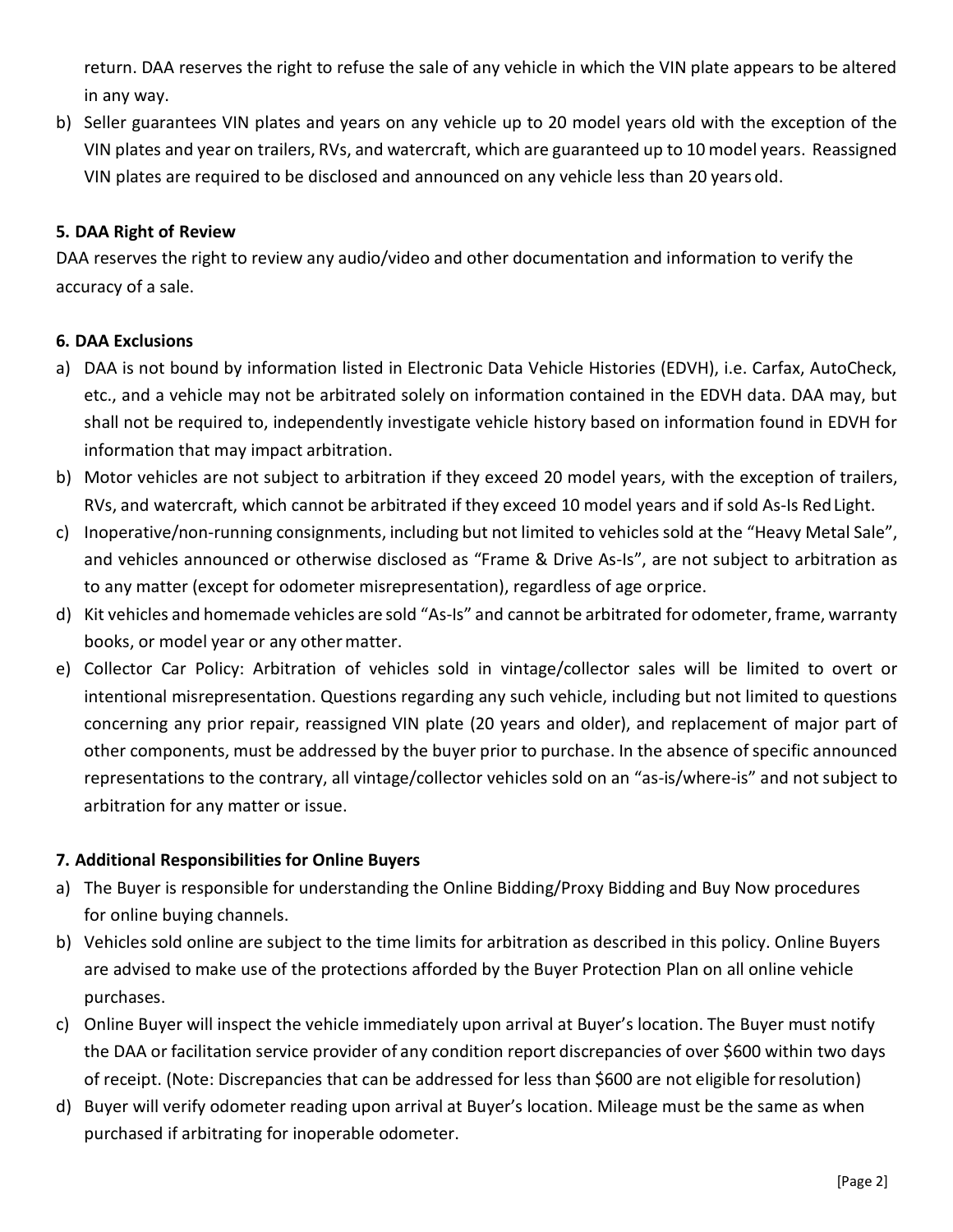e) Note: vehicle grades are assigned based on the assumption that each vehicle meets the "green light" functioning criteria as described in this policy. For vehicles sold under other conditions (i.e. Red or White light codes or announced defects) buyers are hereby reminded that the grade indicated on the condition report does not reflect the limited guarantee or announced defects.

#### **8. Government Inspection**

All vehicles registered/sold at DAA are subject to inspection, with or without prior notice, by the FBI, State Police, National Auto Theft Bureau, Local Police or other Law Enforcement Authorities, any other governmental agency, or quasi-governmental agency, whether or not a warrant or other legal process ispresented.

## <span id="page-4-0"></span>**II. SALE-LIGHT / VIDEO DISPLAY SYSTEMS: IN-LANE ANDONLINE SIMULCAST ONLY**

#### **1. Auction Light System**

DAA has a standardized light/video display system to describe the condition and/or disclosures related to the vehicle being sold. The system is defined as:

- a) Green Light "Ride and Drive": The green light signals that this vehicle is guaranteed under the conditions outlined in the Disclosure/Discovery Arbitration section, except for specific contrary disclosures or announcements made at or prior to the sale.
- b) White Light "Powertrain": Only the major powertrain components will be covered for arbitration. The vehicle must function well enough to be safely road tested - see "White Light - Powertrain Policy" in the addendum.
- c) Red Light "As-Is" (hereinafter known as Limited As-Is): Vehicles selling under the red light will only qualify for limited arbitration under the rules outlined in the Disclosure/Discovery section of these General Policies.

Notwithstanding the forgoing, except as otherwise provided herein, all vehicles selling "As-Is, Red Light", for a price of at least \$2500, are subject to arbitration for structural damage, unless the vehicle was sold with an announced structural condition.

#### **2. Standard/Default Advisory**

Sellers are advised to adhere to the following standards when offering their vehicles unlessthey are certain that a vehicle will conform to the higher level of functioning. The following standards areapplicable:

- a) In the event a seller fails to specify the light color at the time of sale, DAA will select the appropriate "light" based on the standard definitions below, as determined in its solediscretion.
- b) Green Light: Appropriate for vehicles newer than 10 years and having fewer than 100,000miles.
- c) White Light: Appropriate for vehicles that are generally operational but are 10 years and older or have 100,000 miles but less than 150, 000 miles.
- d) As-Is Red Light: Appropriate for vehicles 10 years or older and have 150,000 miles ormore.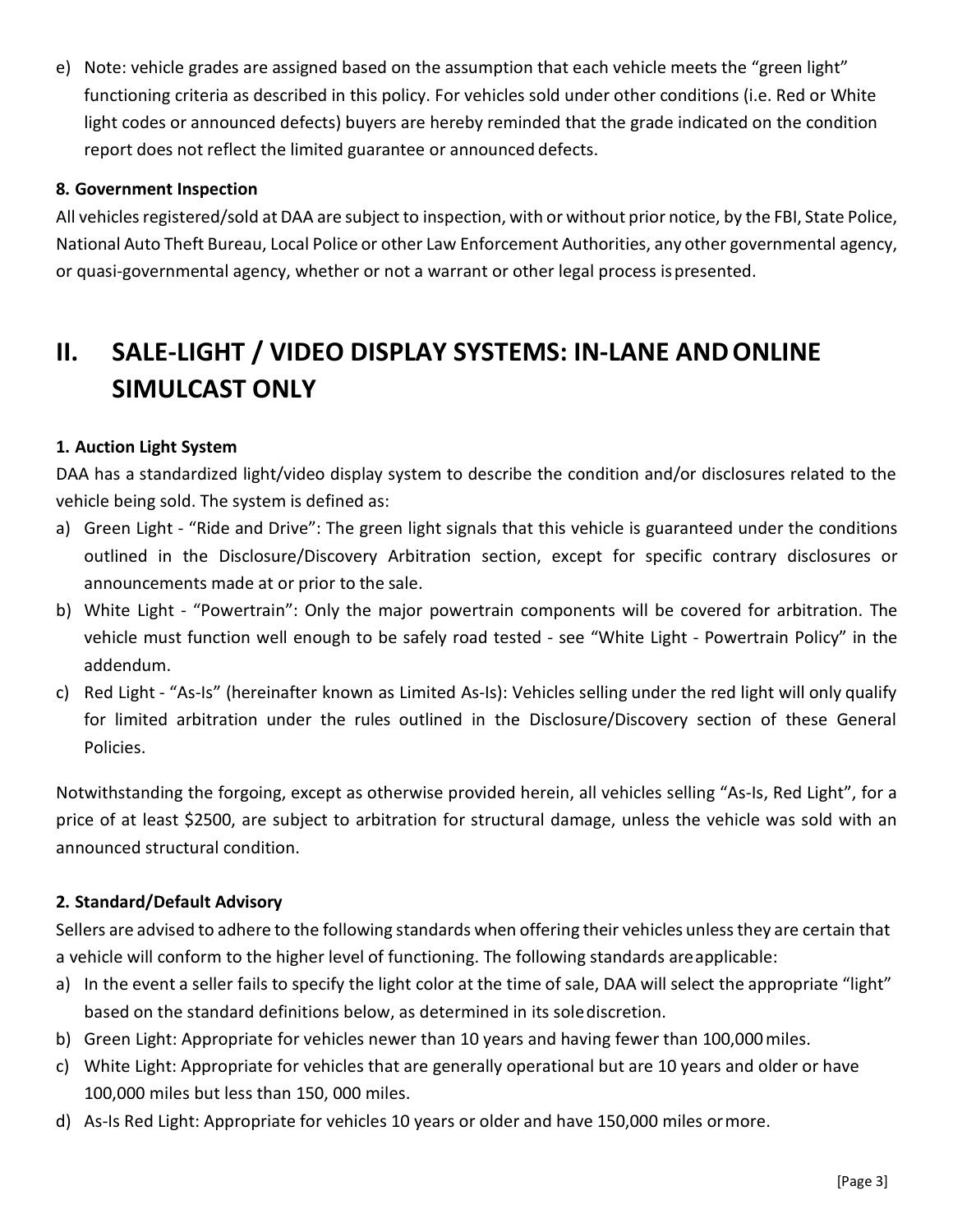## <span id="page-5-0"></span>**III. SELLER RESPONSIBILITIES**

All representations, warranties and other guaranties as stated by the Seller are those of the Seller only and not DAA.

- 1. Seller will be held responsible for the accuracy and completeness of all representations or descriptions. This includes handouts, catalogues, vehicle markings, condition information or vehicle listings and verbal or written statements made by Seller, Auction, Auctioneer or Selling Representative at the time of sale. The Seller understands that the sale light/video display is a binding arbitration representation of vehicle condition and is therefore responsible for ensuring that their vehicles sell under the correct light in the lane.
- 2. Following the Federal Odometer Disclosure Law effective January 1, 2021, mileage announcements are not required for vehicles that are 20 years or older starting with model year 2011 and/or are deemed exempt from Federal/State Odometer and Title disclosure laws unless a mileage discrepancy is known or apparent to the seller. The Seller may represent miles on exempt vehicles; any disclosures made by the Seller and all known odometer discrepancies are grounds for arbitration.
- 3. Title discrepancies must be announced including, but not limited to: not actual miles, salvage, theft recovery, stolen vehicle, flood damage, Lemon Law buybacks and trade assist.
- 4. If a vehicle is being offered for sale by a third party, an announcement of "3rd Party Seller" isrequired. Disclosure requirements and time limits are subject to local auction policy.
- 5. Announcements are required as stated in this policy, and additionally under WA state law or federal statutes or regulations. Announcements must be disclosed on the auction invoice/sale contract/bill of sale or equivalent document in a physical or online auction environment.
- 6. The availability of a manufacturer's warranty shall not affect a Buyer's right to arbitrate a vehicle. Regardless of the warranty coverage in terms of the root cause of the complaint, an announcement may be required.
- 7. In the event of a successful arbitration by the Buyer, the Seller is responsible for reimbursement of all reasonable documented expenses incurred by the Buyer (excluding profit, commissions and detail charges) on vehicles arbitrated for undisclosed conditions. Reimbursements that qualify under these guidelines will be at the sole discretion of the Auction and will be limited to the reasonable and documented expenses at auction (wholesale) repair cost.
- 8. Seller will not be paid for vehicles in arbitration until arbitration is settled and vehicles are sold. For arbitrations occurring after the seller has been paid, seller is required to promptly return the payment to the auction if the transaction is voided as a result of Arbitration.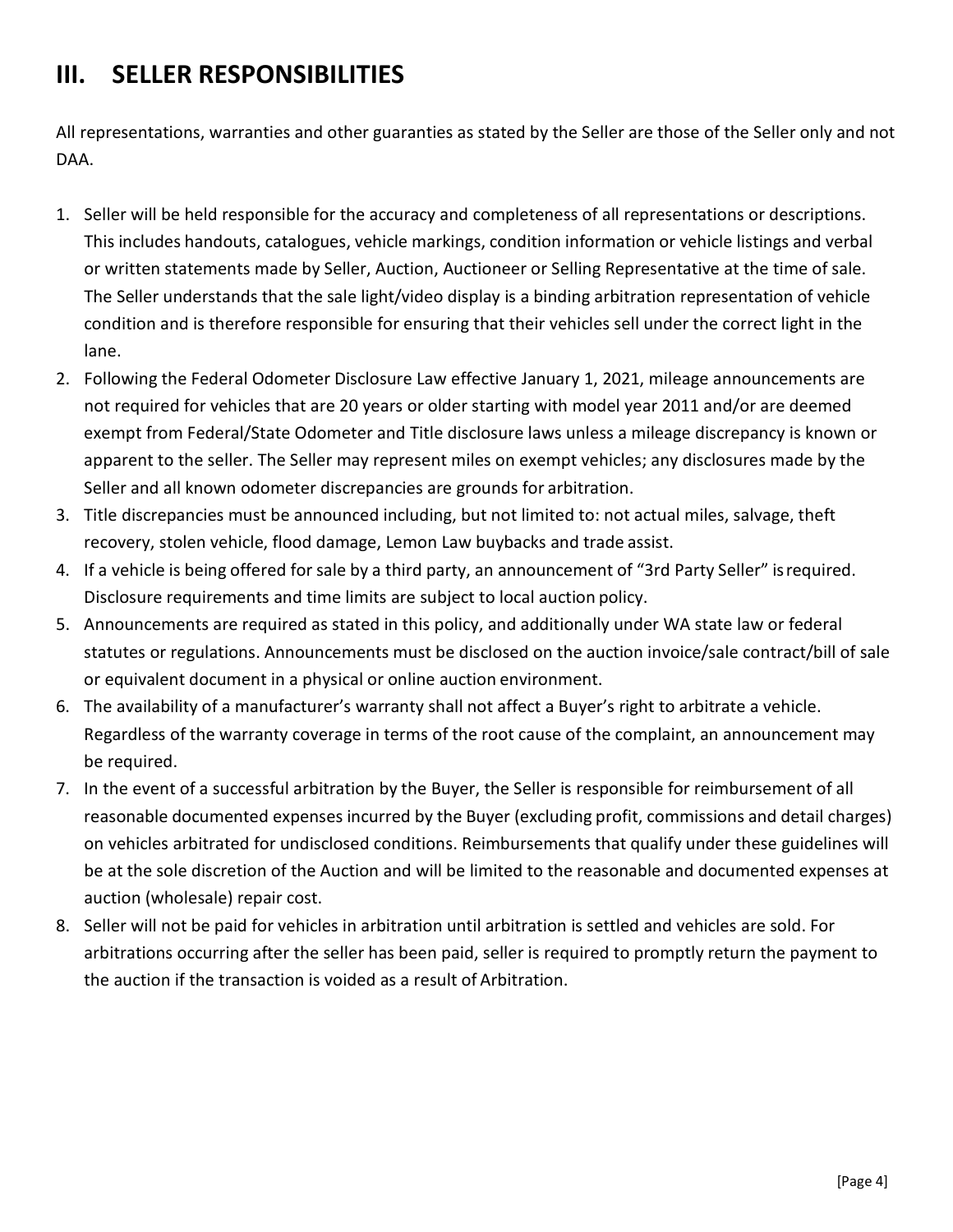## <span id="page-6-0"></span>**IV. BUYER RESPONSIBILITIES**

- 1. Prior to placing bids, the Buyer is responsible for inspecting the vehicle, listening to and reviewing any verbal or written announcements and disclosures made by the Seller, Auction, Auctioneer orselling representative. Buyers are also responsible forreviewing all pertinentinformation available online, including, but not limited to, announcements, disclosures, condition reports, pictures and online listings. Buyers are also responsible for observing and understanding the sale lights (Green, White, Red), which identify various sale conditions for the vehicle. Once the vehicle is sold, the Buyer should check the Auction sales receipt or appropriate document to confirm the vehicle price, disclosures and announcements are correct before legibly printing and signing their name or digitally/electronically signing the Auction sales receipt or appropriate document.
- 2. Buyers are advised to utilize the Buyer Protection Plan (Post-Sale Inspection/PSI) from the auction on all eligible vehicles purchased.
- 3. The auction will not arbitrate vehicles based on any unintentional errors or omissions of any promotional information related to the vehicle.
- 4. Buyer agrees to be liable for any and all work done to a vehicle (including a vehicle purchased as unavailable or absent) prior to returning the vehicle to Auction except on vehicles arbitrated for undisclosed conditions not detectable through vehicle inspection, including but not limited to, not actual miles, salvage, theft recovery, stolen vehicle, flood damage, Lemon Law buybacks and trade assist.
- 5. The Buyer is financially responsible for any pending sale and assumes all risk of loss until arbitration isfinal.
- 6. The Buyer or Buyer's agent (transporter or driver) must note any damage on the gate release prior to removing the vehicle from the Auction or facilitation service provider's location. Auction and/or facilitation service provider will not be responsible for any damage not identified on the gate release or the condition report once the vehicle is removed from the location.
- 7. Buyer purchases not picked up within 90 days are subject to storage fees and right to impound vehicle by Auction up to maximum dollar amount allowed by WA state or federal law.
- 8. The Buyer shall not surrender possession of the vehicle to any claimant, except as required by legal process, nor shall Buyer voluntarily pay or acknowledge the validity of any claim, without the prior approval of Auction. Time is of the essence. Any failure on the part of the Buyer, after becoming aware of said claim, to notify Auction of any claim in a timely manner or failure of the Buyer to cooperate in defending any such claim shall relieve Auction and seller of any liability under this policy.
- 9. A vehicle is not considered returned until received, inspected and approved for return by Auction management. Any vehicle returned must be in the same or better condition as when sold. Any vehicles delivered to and left on Auction premises without Auction approval remain the sole responsibility of the Buyer. Buyer assumes all risk of loss. Vehicle must be returned in a timely manner consistent with Auction direction.
- 10. There may be a charge for excessive mileage on a returned vehicle at the discretion of theAuction.
- 11. The Seller/Auction shall not be liable for any vehicle sale or repairs made by the Buyer before the title is received by the Buyer. If the title has been mailed from Auction to Buyer, Buyer may not return vehicle.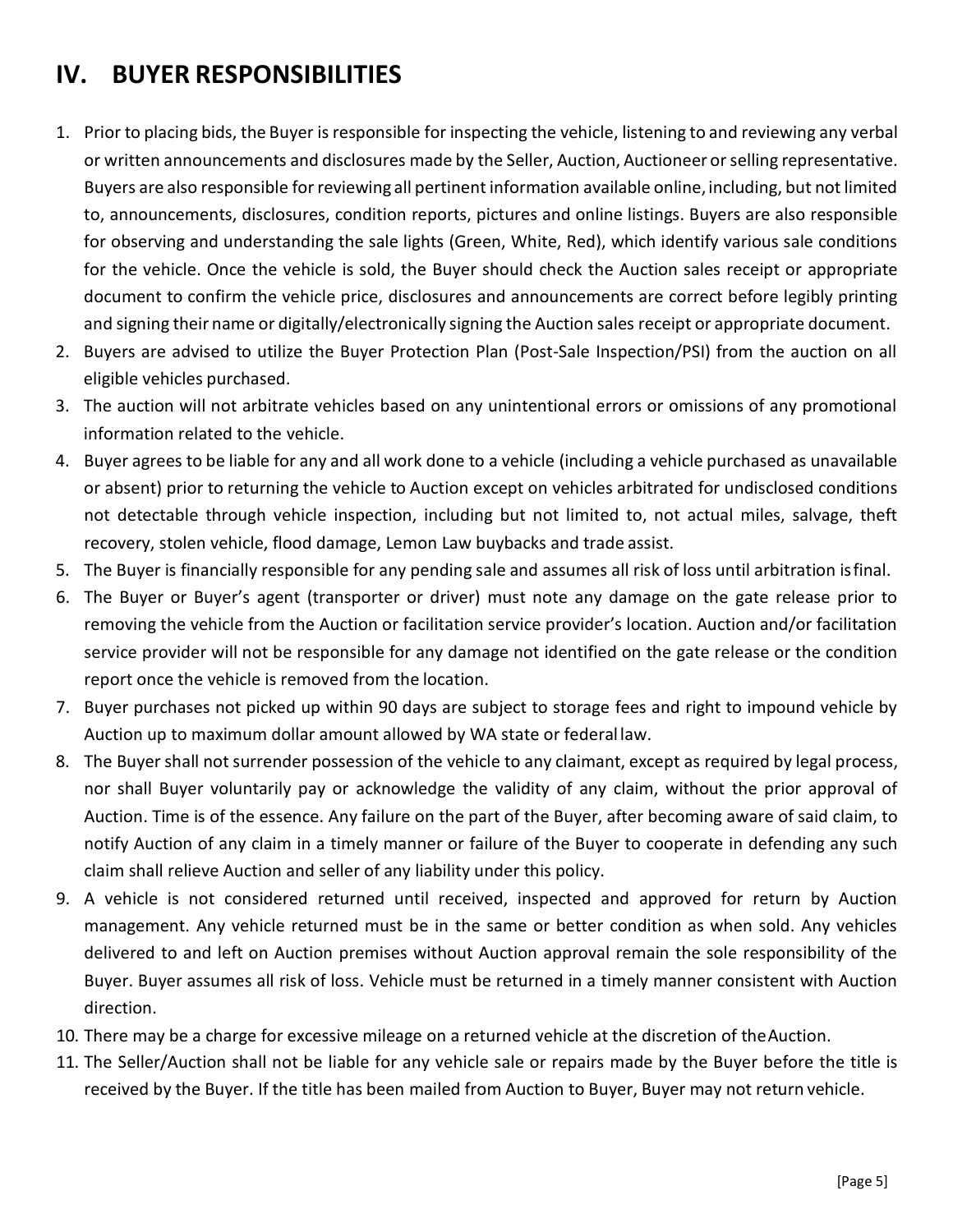## <span id="page-7-0"></span>**V. TITLE ARBITRATION POLICY**

#### **1. Seller Title Responsibilities**

All titles submit by Seller must be in Seller's company name on title or on a properly executed reassignment form. The Seller unconditionally guarantees the titles of vehicles that are sold through DAA. This guarantee of the title warrants that the title shall be marketable and free and clear of all liens and encumbrances. "Encumbrances" shall be deemed to include any brand (such as "salvage") noted upon the current or any prior certificate of title, unless such encumbrances were disclosed and announced at the time the vehicle is sold through DAA and for a period of four (4) years from the date of sale. Seller's liability under this title guarantee shall never exceed the DAA sale price (the "maximum amount") of the vehicle, and this maximum amount shall be reduced by two percent (2%) per month following the sale date. All liability under this title guarantee shall expire and terminate 48 months after the DAA sale date. DAA will not be responsible for any expenses or other loss or damage incurred on or otherwise related to vehicles returned for late title.

#### **2. Seller's Title Guarantee**

Seller warrants, represents and unconditionally guarantees possession and conveyance of a certificate of title, properly executed, valid in the state where the transaction is occurring, free and clear of all liens and encumbrances, and seller warrants and will defend such title against the rights, claims and demands of all persons whatsoever. Note: DAA does not require announcement of or arbitrate for unpaid California DMV fees.

#### **3. DAA Right to Remediate Clerical Error**

If the title problem is due to a clerical or coding error, or incomplete documentation, DAA shall be given reasonable time after receiving notice of any alleged title defect to have the error corrected.

#### **4. Buyer's Title Claim Notice to DAA**

Whenever any claim is made by any person against the title of a vehicle, whether by suit or otherwise, the Buyer, after becoming aware of said claim, shall immediately notify DAA. This involves giving the full detail and particulars of any claim, cooperating fully in defending any legal action, and in taking other steps to minimize or otherwise mitigate possible loss.

#### **5. Title Assignment**

Title must be reassigned or otherwise transferred directly to Buyer. No title assigned directly to DAA will be accepted.

#### **6. Payment After Title Receipt**

Seller will not be paid for vehicles until a transferable title is received.

#### **7. Non-Titled Vehicle Rules**

a) DAA accepts no responsibility for non-titled vehicles sold without title. Seller must disclose and announce the vehicle being sold with a bill of sale only and that there is no title totransfer.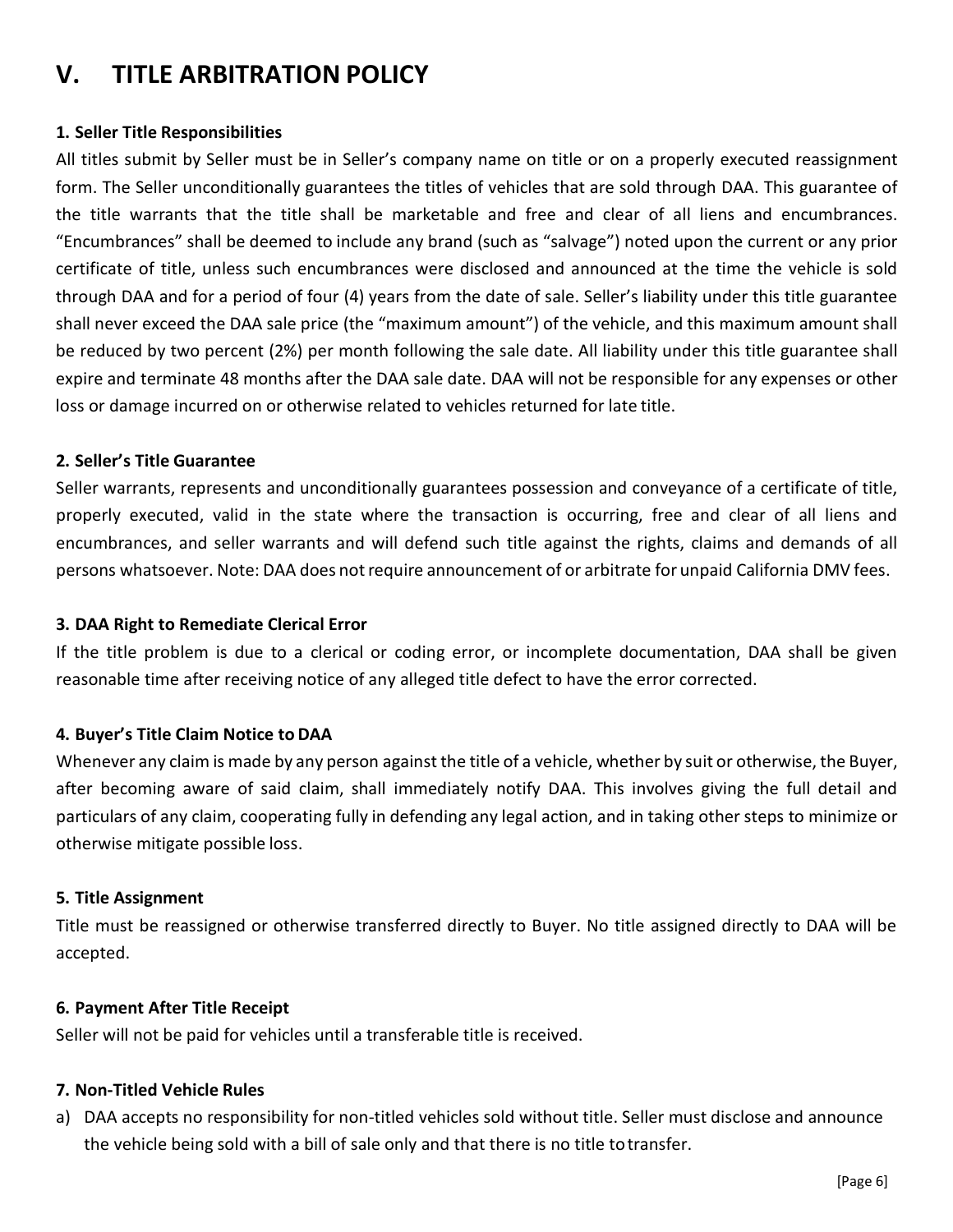b) All non-titled vehicles and equipment will be sold "As-Is".

#### **8. Titles Not Permitted**

- a) Applications or other documents related to a duplicate title will not be accepted, unless announced as such or if allowed by the appropriate jurisdiction.
- b) Foreign titles, such as Canadian titles, are unacceptable.

#### **9. Assignment Title Timeliness for Vehicles Sold Title Attached/Unavailable/Absent**

- a) Title Arbitration Policy: Seller has up to a maximum of 21 days to present a title unless the sale was announced "Delayed Title" at the time of sale (sale day is day 1). After 21 days, it is the Buyer's option to return the vehicle. A 3-day notice is required. Buyer may give notice of intent to return vehicle on 18th day. In the event "Delayed Title" is announced at the time of sale, the seller has up to a maximum of 45 days to present a title (sale day is day 1). After 45 days, it is the Buyer's option to return the vehicle. A 3-day notice is required. Buyer may give notice of intent to return vehicle on the  $42^{nd}$  day.
- b) Buyers are cautioned to not sell or make repairs to a purchased vehicle until title is received. In the event a vehicle is returned due to lack of title from the seller, Buyer is only entitled to the auction buy fees and reasonable transportation expenses to and from the Buyer's dealership to DAA, and shall have no right to recover any other loss or damage, including, without limitation, no right to recover any lost profit, interest accrual, or any damage asserted by a third party purchaser as a result of buyer's inability to delivertitle.
- c) Buyer Responsibilities: The Seller/DAA shall not be liable for any vehicle sale or repairs made by the Buyer before the title is received by the Buyer. If the title has been mailed from DAA to Buyer, Buyer may not return vehicle. Buyer is required to notify DAA in a timely manner consistent with DAA's policy before returning vehicles. If a valid negotiable title is presented within the DAA policy notice period, the transaction will stand.
- d) If, after 90 calendar days, Seller has not produced negotiable title and Buyer has not returned the vehicle, this title guarantee shall not apply and DAA shall have no duty to produce the certificate of title to the Buyer and shall have no duty to pay Seller.

#### **10. Applications for Duplicate Title**

Applications for duplicate title will not be accepted except as follows: (a) Washington Paperless Titles (Paperless/PPL) and Lost Title Applications (LTA) will be accepted and are subject to the following conditions: (i) Must be announced; (ii) Failure to announce a Lost Title Application or Washington Paperless Title may result in the sale being canceled or the Seller being charged for all costs associated with obtaining a free and clear title. Handling to be determined at the sole discretion of the Auction; and (b) Non-Washington dealers may purchase vehicles announced as "PPL", "Paperless Title" or "LTA." Buyer will be responsible for cost of obtaining a Washington title and Buyer may not arbitrate the vehicle for late title. Oregon and Idaho dealers will be required to accept PPLs and LTAs based upon the then current Washington state title rules.

#### **11. Title and Vehicle History – see Arbitration Matrix**

Seller must declare the following, whether or not the current title is branded: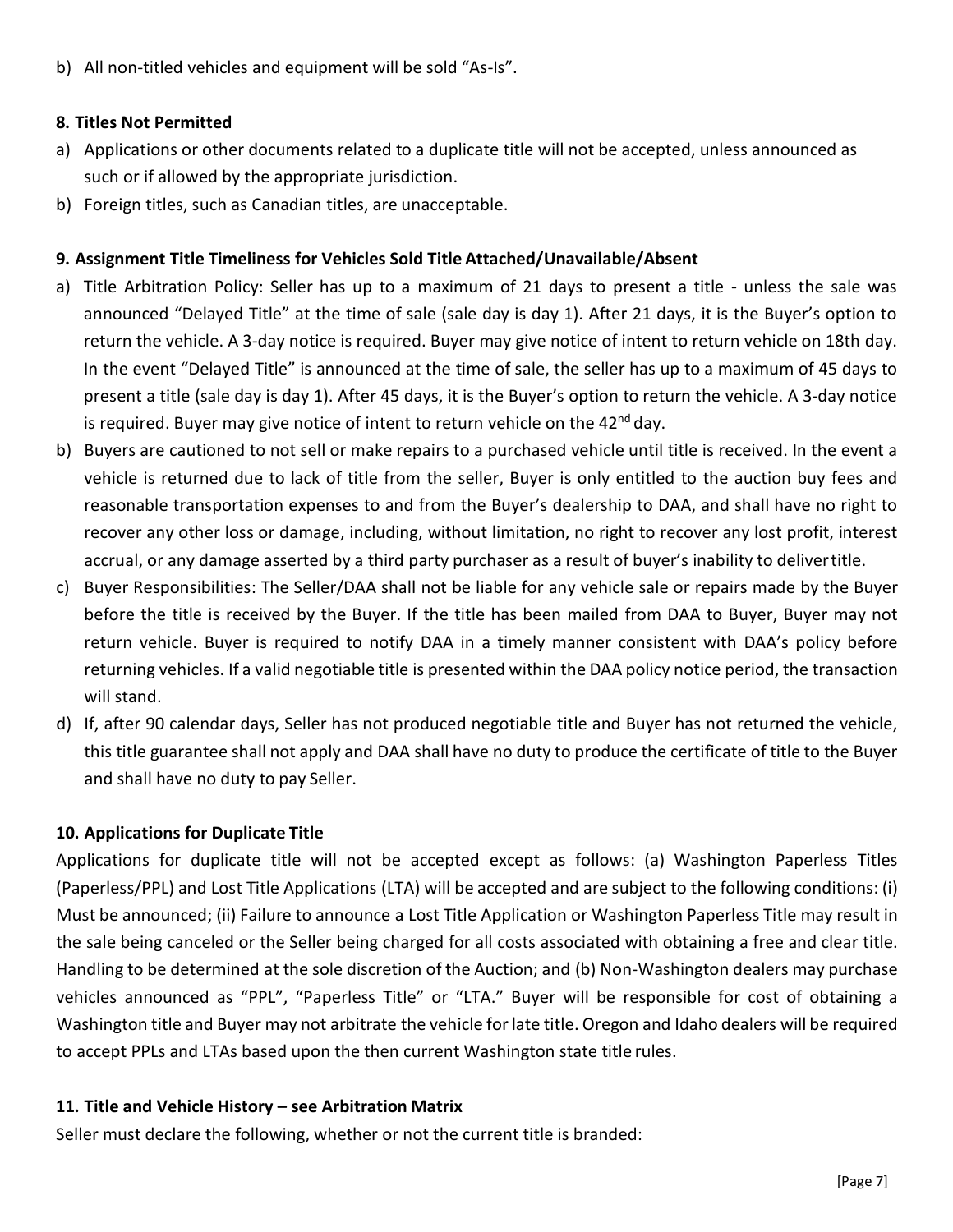- a) Branded Title: Any brands appearing on the title, or which will appear on the title. Applies to all vehicles, regardless of age and sale price.
- b) Salvage History: A total loss (as determined by NMVTIS), salvage, junked or prior salvagevehicle.
- c) Canadian Imports: Canadian vehicles that are ten (10) model years old and less. NOTE: to be eligible for consignment and sale, Canadian vehicles must have a U.S. title and meet U.S.standards.
- d) Police, Taxi, Government and/or Livery.
- e) Warranty Return: A vehicle that has been declared a warranty return (a Lemon Lawvehicle).
- f) Flood damage.

#### **12. Auction Title Indemnity**

In regard to defect in title, and in any matter relating to odometer mileage, odometer statements, or damage disclosure statements: Seller and Buyer agree to indemnify and hold harmless DAA from and against any liability, loss costs, damage or expenses, including attorney fees which may arise either directly or indirectly from the sale and purchase of the consigned vehicle including but not limited to title services provided.

#### **13. Buyer Delivery Responsibility**

DAA will not be responsible for delivery of titles mailed, via regular U.S. First Class mail, from DAA and not received by the Buyer. Buyer has the choice of alternative delivery method, if desired, and will advise DAA of its choice and will pay DAA for such service. In the absence of such notice, DAA is authorized to mail the title to buyer via U.S. First Class mail.

#### **14. Seller Additional Fees**

- a) Seller will be responsible for the buy fee plus reasonable transportation expenses to and from the Buyer's dealership to DAA on vehicles returned for "no title".
- b) Titles received after the maximum time allowed in this Title Policy may be subject to a late title fee. All expenses to obtain title will be charged to the Seller and shall be payable ondemand.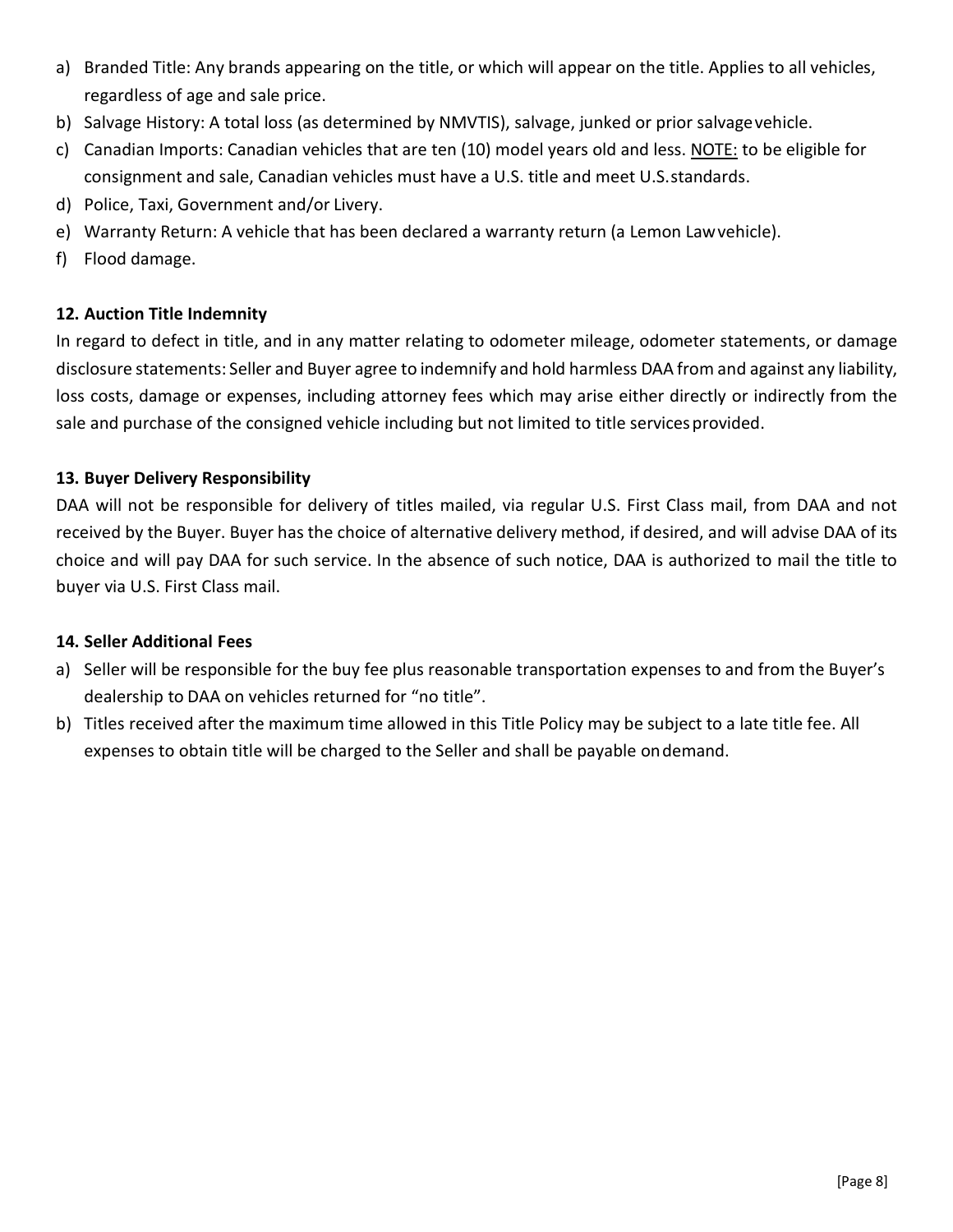## <span id="page-10-0"></span>**VI. PREVIOUS CANADIAN AND/OR GREY MARKET VEHICLES**

A Canadian Import disclosure is required for any vehicle (regardless of manufacturing origin) having been registered in a Canadian province. Additional announcements may be required as well due to the use in Canada.

#### **1. Eligible Vehicles**

Any vehicle not originally built to U.S. specifications can, under certain circumstances, be imported through a registered importer who modifies the vehicle to comply with U.S. equipment and safety regulations and then certifies it as compliant, and an independent commercial importer who modifies the vehicle to comply with U.S. emissions regulations and then certifies it as compliant. Only vehicles properly converted to U.S. specifications can be sold and must be announced as such.

#### **2. Seller Responsibilities**

Seller must inform Auction that a vehicle has grey market history at time of registration and must disclose that to the buyer in writing as an announced condition on all documentation supporting the transaction.

#### **3. Proper Conversion**

- a) If a vehicle was manufactured in Canada for the Canadian Market, the Manufacturer is required to obtain and affix a U.S. Safety Standard Certification Label to the vehicle.
- b) All vehicles imported must be imported through a Registered Importer. Registered Importers are required to post a bond with the U.S. Department of Transportation. All vehicles imported through a Registered Importer must have:
	- i. U.S. Safety Standard Certification label that identifies the Registered Importer
	- ii. Valid U.S. Title or Legal Foreign Title
	- iii. Meet ALL Federal NHTSA, D.O.T. and/or E.P.A. Mandated Guidelines
	- iv. Documentation must be provided
- c) All vehicles, whether imported by a Manufacturer or a Registered Importer, must show miles per hour on the speedometer and miles traveled on the odometer. Title 49, United States Code, Chapter 327, Section 32704, allows replacement odometers without a door frame sticker if the conversion from kilometers to miles can be done without changing the distance traveled by the vehicle; therefore, replacement of an odometer under these circumstances does not have to be announced by the Seller.

#### **4. Factory Warranty**

Vehicles announced as "Canadian Import" are subject to warranty limitations and denial. Buyers are advised to become familiar with warranty issues prior to purchase of "Canadian Import" vehicles. There will be no arbitration for denial of warranty coverage on any vehicle sold as "Canadian Import".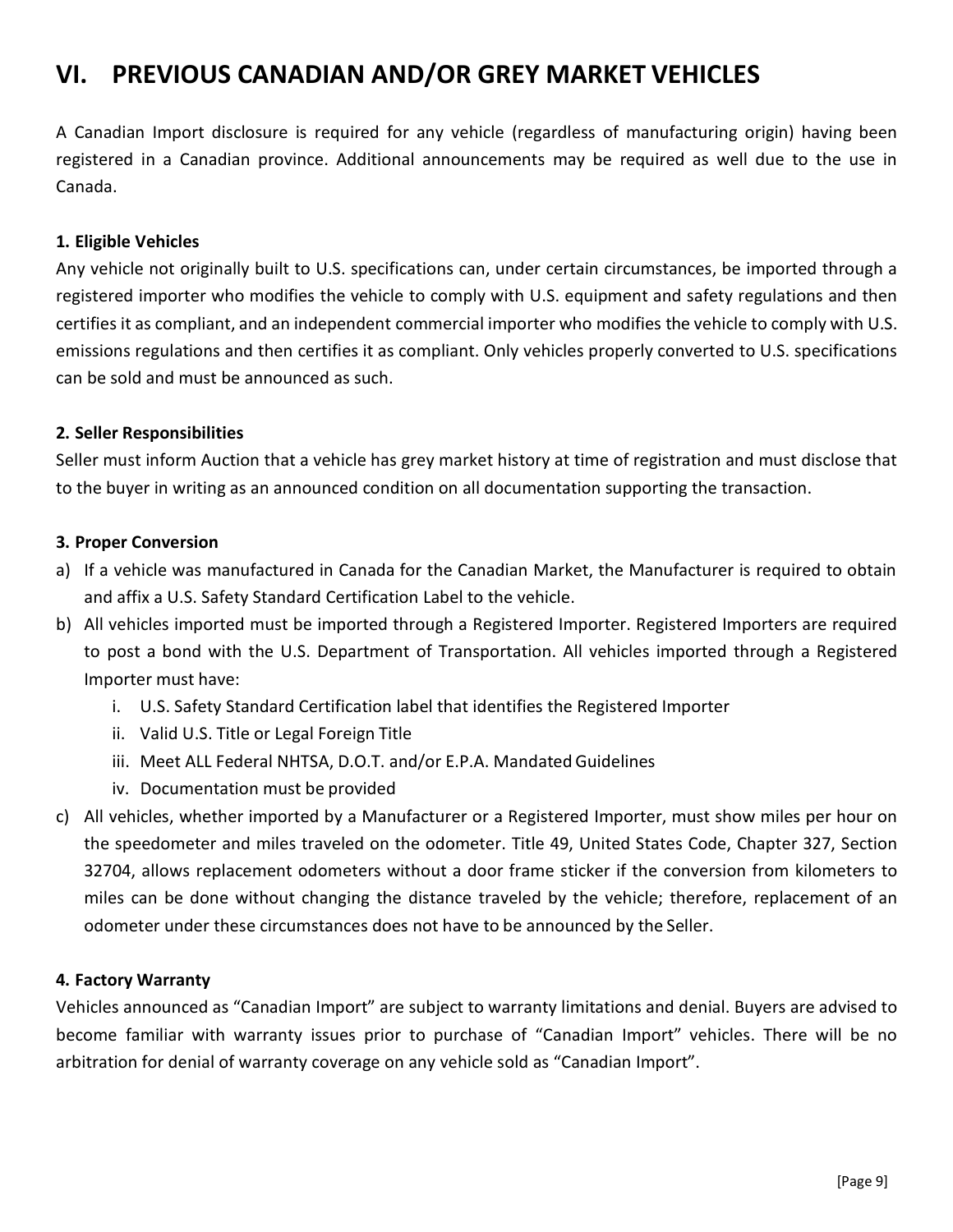## <span id="page-11-0"></span>**VII. ARBITRATION GUIDELINES**

Vehicles that have any of the defects outlined the Arbitration Matrix that were not disclosed or announced at the time of sale must be reported to Auction within the time frame noted below in order to be eligible for arbitration. Vehicles must be returned to Auction in the same or better condition than when purchased.

#### **1. Time Period**

Refer to the Arbitration Matrix for arbitration time periods. Sale day is Day 1. Arbitration shall end at the close of business as determined by each Auction on the last calendar day in the time period.

#### **2. Process**

Arbitration may be initiated by either the buyer or the auction inspection staff but must be initiated within the timelines as described in this policy document. Repair costs will be determined by the auction and will reflect the auction's best estimate of normal wholesale repair cost. Vehicle cannot be rejected ifseller agrees to repair issues "defects" that do not exceed \$600 per covered defect and if repaired within normal arbitration timeframe (7 days) unless agreed to by buyer/seller otherwise. If a single covered defect exceeds \$600 the deal can be rescinded regardless of seller willingness to repair. The auction management makes the binding decision upon both the Buyer and Seller on all arbitration matters.

#### **3. Fees**

Auction reserves the right to assess an arbitration fee to the Buyer. If the arbitration is valid, Auction reserves the right to assess an arbitration fee to the Seller in addition to any charges associated with the arbitration.

#### **4. Not subject to arbitration:**

- a) Vehicles exceeding 20 model years, with the exception of trailers, RVs, and watercraft, which cannot be arbitrated if they exceed 10 model years and if sold As-Is Red Light.
- b) Kit vehicles or homemade vehicles are sold "As-Is" and cannot be arbitrated for odometer, frame, warranty books, or model year.
- *c)* Noise and Inherent Conditions: No arbitration can be based on noises or conditions that are inherent or typical to a particular model or manufacturer, unless deemed "excessive" by the arbitrator on non-warranty items. OEM dealer warranty guidelines will be used where applicable to determine whether the condition is excessive. *(See Addendum Inherent Conditions)*
- d) Manual Transmissions: Vehicles with standard transmissions cannot be arbitrated for manual clutches unless the defect will not allow an adequate test drive.
- e) Auction will not arbitrate vehicles for wearable items (i.e. maintenance items, suspension) and accessory equipment not listed as covered in Arbitration Matrix or as deemed by Auction (i.e. radiator, water pumps, torn CV boots) unless unable to complete proper drive for post-saleinspection.
- f) Unsafe vehicles: Auction reserves the right to reject any vehicle that management judges to beunsafe.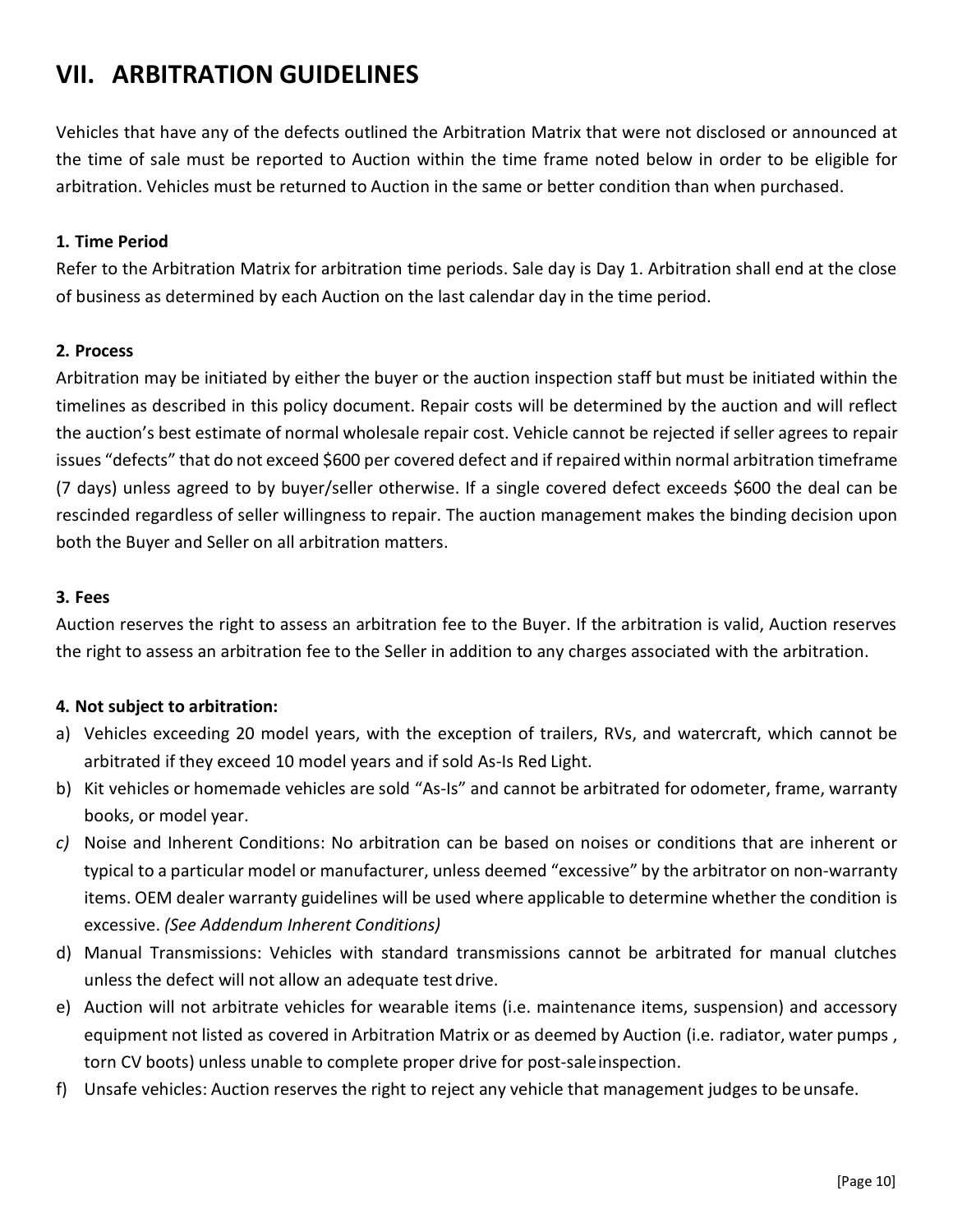- g) Auction is not bound by vehicle grades or other types of scoring systems placed upon the vehicle. Buyers may only arbitrate a vehicle based upon damage or defects that were present at the time of the sale of the vehicle.
- h) Vehicle modifications (e.g. suspension raised or lowered, aftermarket supercharger, etc.) must be announced on Green Light or White Light vehicles however, the method used for the modification will not be arbitrated. Buyers are advised to become familiar with any modifications prior to purchase. Buyers are hereby additionally advised that vehicles modified from the original design are inherently unreliable and subject to premature component wear and / or failure. Modified vehicles are subject to limitations for arbitration and BPP coverage at the sole discretion of the auction.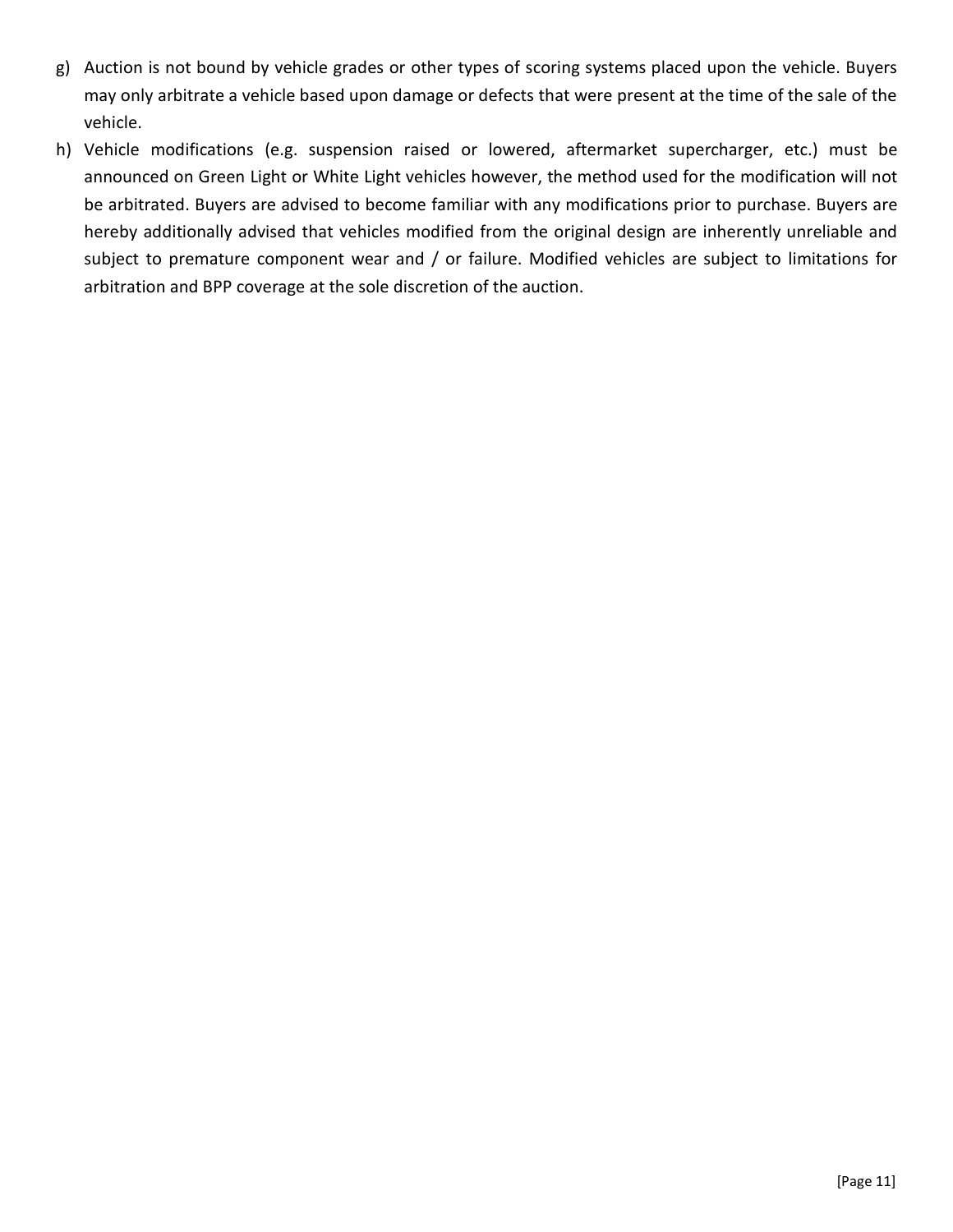|                                                                                                                                          | <b>Disclosure/Announcement Required</b> |                          |                       | <b>Arbitration Time Periods</b> |                               |                               |
|------------------------------------------------------------------------------------------------------------------------------------------|-----------------------------------------|--------------------------|-----------------------|---------------------------------|-------------------------------|-------------------------------|
| <b>NAAA Seller Disclosure/Announcement Requirements</b>                                                                                  | <b>Green Light Only</b>                 | <b>White Light Only</b>  | <b>Red Light Only</b> | <b>Green Light Only</b>         | <b>White Light Only</b>       | <b>Red Light Only</b>         |
|                                                                                                                                          | <b>Ride &amp; Drive</b>                 | <b>Limited Guarantee</b> | <b>Limited As-Is</b>  | <b>Ride &amp; Drive</b>         | <b>Limited Guarantee</b>      | <b>Limited As-Is</b>          |
| <b>Major Components</b>                                                                                                                  |                                         |                          |                       |                                 |                               |                               |
| <b>Sludged Engine</b>                                                                                                                    | YES                                     | YES                      | N <sub>0</sub>        | B or C                          | B or C                        | N/A                           |
| <b>Missing Airbag</b>                                                                                                                    | YES                                     | YES                      | YES                   | B or C                          | B or C                        | N/A                           |
| Engine Problem                                                                                                                           | YES                                     | YES A                    | N <sub>0</sub>        | A or C                          | A or C                        | N/A                           |
| <b>Transmission Problem</b>                                                                                                              | YES                                     | YES A                    | N <sub>0</sub>        | A or C                          | A or C                        | N/A                           |
| Cracked or Repaired Block / Transmission / Transfer Case / Differentials                                                                 | YES                                     | YES                      | N <sub>0</sub>        | B or C                          | B or C                        | N/A                           |
| 4X4 System / Running Gear Problem *                                                                                                      | YES                                     | YES A                    | N <sub>0</sub>        | A or C                          | A or C                        | N/A                           |
| ABS Problem <sup>*</sup>                                                                                                                 | YES                                     | NO                       | N <sub>0</sub>        | A or C                          | N/A                           | N/A                           |
| <b>HVAC Problem</b>                                                                                                                      | YES                                     | NO                       | N <sub>0</sub>        | A or C                          | N/A                           | N/A                           |
| Power Steering Problem (Hydraulic and Electrical System Components) *                                                                    | YES                                     | N <sub>0</sub>           | N <sub>0</sub>        | A or C                          | N/A                           | N/A                           |
| Emission Control Equipment Missing or Inoperable / Performance Modifications *                                                           | YES                                     | YES A                    | N <sub>0</sub>        | A or C                          | N/A                           | N/A                           |
| 4X2 Vehicles Modified to Resemble 4X4                                                                                                    | YES                                     | YES                      | YES                   | A or C                          | N/A                           | N/A                           |
| SRS (Safety Restraint System, Airbag Light) *                                                                                            | YES                                     | NO                       | N <sub>0</sub>        | Aor C                           | N/A                           | N/A                           |
| Hybrid or Electric Vehicle Battery Problems and/or Missing or Inoperable Battery Charger *                                               | YES                                     | YES A                    | N <sub>0</sub>        | A or C                          | A or C                        | N/A                           |
| <b>Vehicle History Issues</b>                                                                                                            |                                         |                          |                       |                                 |                               |                               |
| Structural Damage/Certified Structural Repair or Replacement/Structural Alteration Per NAAA Structural Damage Policy                     | YES                                     | YES                      | YES ***               | B or C                          | B or C                        | B or C                        |
| Not Actual Miles/Inoperable Odometer                                                                                                     | YES                                     | YES                      | YES                   | B or C                          | B or C                        | B or C                        |
| Total Loss and/or Salvage Retention (By Insurance Records) **                                                                            | YES                                     | YES                      | YES                   | B or C                          | B or C                        | B or C                        |
| Theft Recovery/Stolen Vehicles (Including History) **                                                                                    | YES                                     | YES                      | YES                   | 30 Days                         | 30 Days                       | 30 Days                       |
| Bonded, Insurance and/or Salvage Titles (Including History) **                                                                           | YES                                     | YES                      | YES                   | B or C                          | B or C                        | B or C                        |
| Flood Damage (By Auction Inspection) **                                                                                                  | YES                                     | YES                      | YES                   | 30 Days from Sale Date          | 30 Days from Sale Date        | 30 Days from Sale Date        |
| Lemon Law/Manufacturer's Buyback **                                                                                                      | YES                                     | YES                      | YES                   | B or C                          | B or C                        | B or C                        |
| State-Issued VIN Plates (Including Kit Vehicles) Less Than 20 Years Old                                                                  | YES                                     | YES                      | YES                   | B or C                          | B or C                        | B or C                        |
| All Taxis and Livery Requiring Local or State Licenses and Law Enforcement Vehicles                                                      | YES                                     | NO                       | N <sub>0</sub>        | B or C                          | N/A                           | N/A                           |
| Previous Canadian Vehicles (Current Model Year and Up to 10 Model Years Old) Unless State or Local Law Supersedes                        | YES                                     | YES                      | YES                   | B or C                          | B or C                        | B or C                        |
| Grey Market Vehicles **                                                                                                                  | YES                                     | YES                      | YES                   | B or C                          | B or C                        | B or C                        |
| Vehicles Being Sold with No Title (Bill of Sale Only)                                                                                    | YES                                     | YES                      | YES                   | B or C                          | B or C                        | B or C                        |
| <b>Voided Factory Warranty</b>                                                                                                           | YES                                     | YES                      | N <sub>0</sub>        | 30 Days                         | 30 Days                       | N/A                           |
| <b>Fuel Conversion</b>                                                                                                                   | YES                                     | YES                      | N <sub>0</sub>        | B or C                          | B or C                        | N/A                           |
| Non-Original Engine (Excludes Items Replaced Under Manufacturer's Warranty) Current Model Year and Up to 4 Model Years Old               | YES                                     | YES                      | N <sub>0</sub>        | B or C                          | B or C                        | N/A                           |
| Logo or Decal Misrepresentation                                                                                                          | YES                                     | YES                      | YES                   | B or C                          | B or C                        | B or C                        |
| <b>Biohazard Vehicles (Existina or Cleaned)</b>                                                                                          | YES                                     | YES                      | YES                   | A or C                          | A or C                        | A or C                        |
| Flood Damage History (Discovered by DMV and/or Insurance Company Records) **                                                             | YES                                     | YES                      | YES                   | 120 Days                        | 120 Days                      | 120 Days                      |
| <b>Other Issues</b>                                                                                                                      |                                         |                          |                       |                                 |                               |                               |
| Vehicle Accessory Electrical Problems * (Current Model Year and Up to 4 Model Years Old) - See Addendum                                  | YES                                     | NO                       | N <sub>0</sub>        | A or C                          | N/A                           | N/A                           |
| Paintwork (3 Panels or More) on Current Model Year and Newer (Excludes Bumpers)                                                          | YES                                     | NO                       | N <sub>0</sub>        | A or C                          | N/A                           | N/A                           |
| Vehicles Being Sold With a Government Release for Title (ie: 27A, SF-97-1, and etc), CO,MSO or Repo Affidavit Title (If Required By Law) | YES                                     | YES                      | YES                   | 7 Days After Receipt of Title   | 7 Days After Receipt of Title | 7 Days After Receipt of Title |
| Pending State or Local DMV Fees or Taxes Over \$100 Due On Vehicle (If Required By Law)                                                  | YES                                     | YES                      | YES                   | 7 Days After Receipt of Title   | 7 Days After Receipt of Title | 7 Days After Receipt of Title |
| Any Disclosure Required By Law                                                                                                           | YES                                     | YES                      | YES                   | 7 Days After Receipt of Title   | 7 Days After Receipt of Title | 7 Days After Receipt of Title |
| Concealed Damage $>$ \$600 at sole discretion of the auction                                                                             | YES                                     | YES                      | N <sub>0</sub>        | B or C                          | B or C                        | N/A                           |

#### **Time Period vs. Sale Channel Breakdown**

"A" Inlane - Sale DayOnly "B" Inlane - 7 Calendar Days Only "C" Online - 2 calendar days within verified receipt of the vehicle from the seller and/or auction not to exceed 10 calendar days from original sale date

\* Must disclose defects that are singularly \$600 or more to repair or replace (fleet consignment only). Dealer consignment must declare regardless of cost.

\*\* These transactions may be subject to arbitration regardless of the stated time limits. Arbitration claims initiated after the stated time period will be addressed via the depreciation formula described in "Title Arbitra

\*\*\*Mustsellfor\$2,500ormore **∆** Refer to White LightAddendum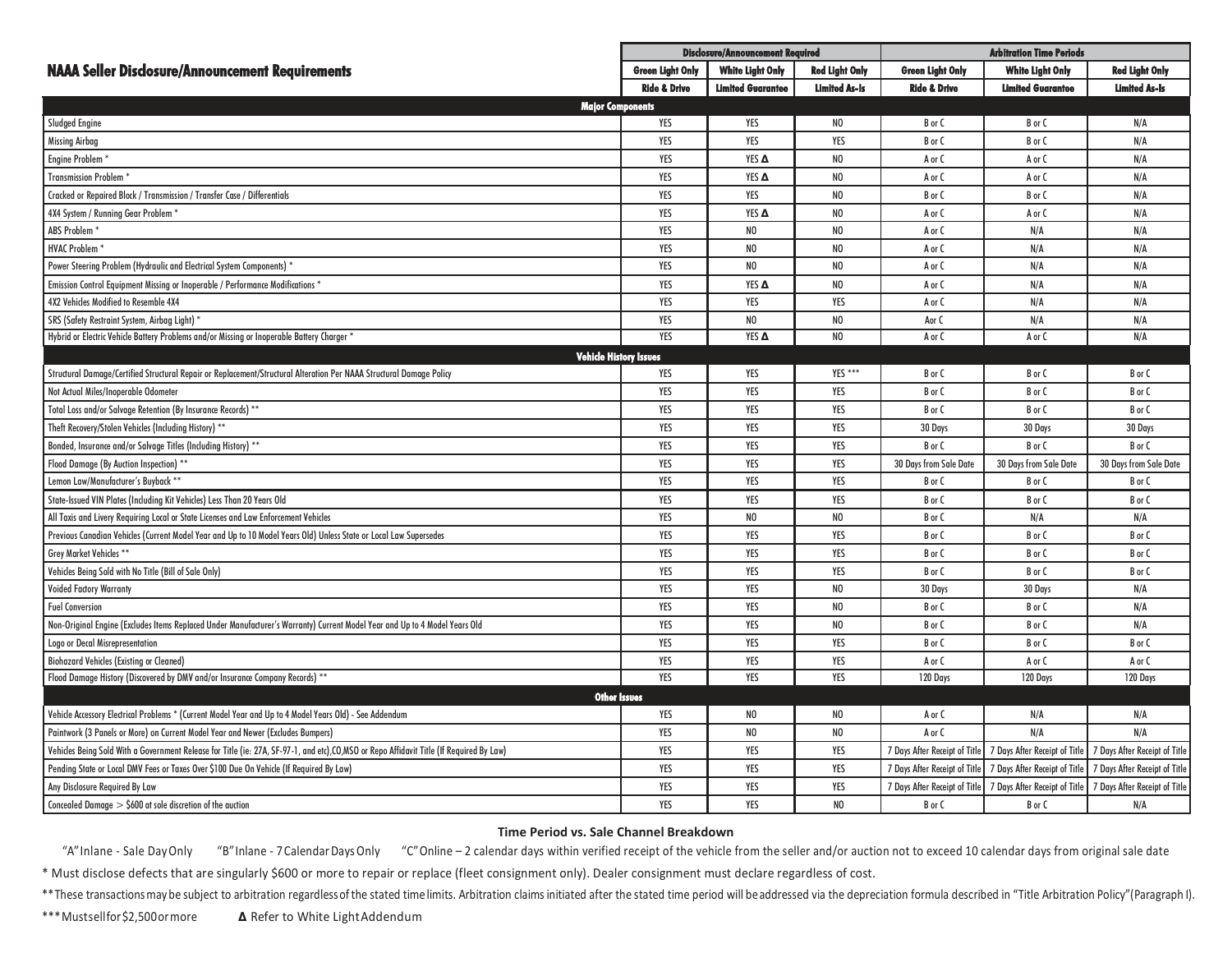## <span id="page-14-0"></span>**IX. STRUCTURAL DAMAGE, ALTERATION OR CERTIFIED STRUCTURAL REPAIR OR REPLACEMENT POLICY**

The purpose of the NAAA Structural Damage Policy is to define and clarify terminology associated with structural damage and to specify the disclosure requirements of the seller for vehicles offered at NAAA affiliated auctions. The policy is intended to provide adequate disclosure to the buyer for informed purchase decisions and to limit arbitrations for the seller. This policy, along with the main Arbitration Policy will serve as the primary criteria for all arbitration proceedings.

#### **1. Definitions**

- a) **Vehicle Structure**-The main loadbearing platform of a vehicle that gives strength, stability and design exclusivity and to which all other components of the vehicle are fastened. For purposes of this policy, there are three macro types:
	- i. **Unibody**  A type of structure whereby the floor, roof, panels, etc. are bonded together into one unit, thereby eliminating the need for a separate conventional frame. Unibody structures are typically shorter, sturdy and have thinner wall thickness.
	- ii. **Unibody on Frame** A type of structure whereby a unitized structure is bolted to a conventional frame.
	- iii. **Conventional Frame**  A type of structure consisting of two symmetrical rails (beams) connected by cross-members.
- b) **UVMS**  Used Vehicle Measurement Standard. The commercially acceptable measurement deviation from the vehicle's original structural specification in order for any deviation not to be considered structural damage.

#### **2. Recommended Disclosures**

- a) **Structural Damage**  Damage to the structure or a specific structural component of the vehicle. Often referred to as frame damage, although it also applies to Unibody and Unibody on Frame structures in addition to Conventional Frame.
- b) **Certified Structural Repairs/Replacement**  Repairs to a specifically identified structural component of a vehicle that has been certified to be within the Used Vehicle Measurement Standard (UVMS).

#### **3. Seller Disclosure Requirements**

Sellers must disclose structural damage, alterations, repairs or replacements (certified or non-certified) as outlined in this policy prior to selling a vehicle at auction regardless of sales channel or light condition (except As-Is RED light where meets minimum sale price, see main Arbitration policy for light definitions). Disclosures are required for the following:

- a) Any/all existing permanent (*nonrepairable* aka kinked or broken) structural damage as defined in this policy
- b) Improper and/or substandard prior repairs (not meeting OEM repair guidelines)
- c) Repairs not certified to be within the UVMS Improper alterations to the structure Lengthened or Shortened structure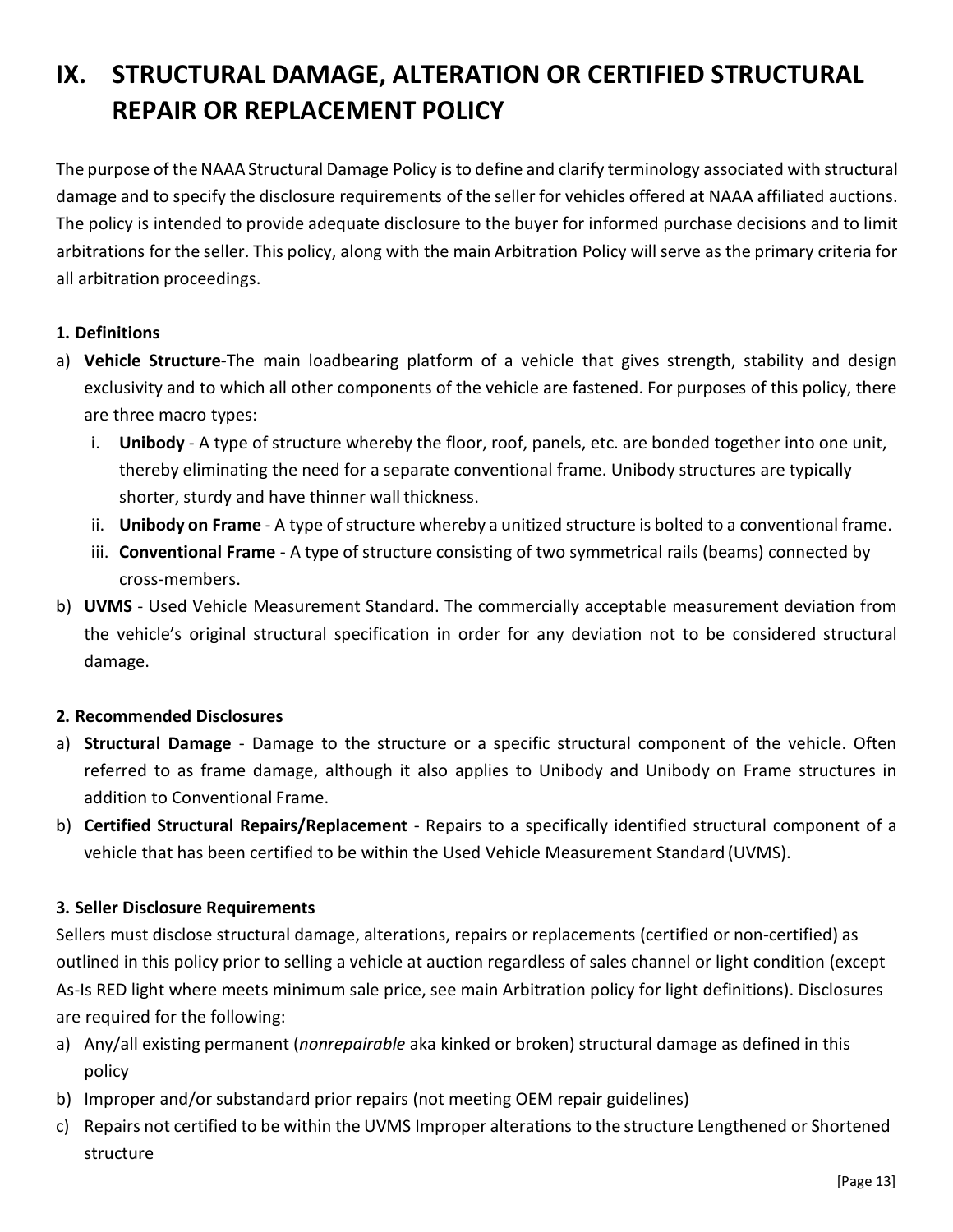- d) Altered suspension that requires the structure to be modified from its OEM form. This requirement is not applicable for vehicles that are obviously raised or lowered. The method used for altering the suspension will not be arbitrated unless the auction in its sole discretion determines that the vehicle is unsafe to operate.
- e) After-market accessories installed or removed to the structure.
- f) Towing packages installed (or removed) where new holes are drilled, OEM holes are enlarged, or if the towing package is welded or brazed to the structure or are not visible on ¾ and 1-ton vehicles. Any ½ ton vehicles are required to be disclosed regardless.
- g) Multiple access holes (regardless of size) or singular access holes greater than 5/8". Access holes between 1/4" and 5/8" are subject to disclosure based upon location and condition of structuralcomponent.
- h) Corrosion of structural components determined by one or more of the following; when the substrate loses its shape, the original bonds near the affected area are loose or no longer in existence, the original thickness of the substrate has been reduced by more than 25%, the affected area can longer possess its absorption or deflection properties or at Auction discretion.
- i) Structural tear damage (i.e. transport tie down) if more than 1" in length (measured from tear start/stop points)
- j) Damage due to improper jacking or lifting that permanently deforms structural components outlined in this policy.
- k) Damage due to contact with parking abutments and/or road debris that permanently deforms structural components outlined in this policy.
- l) Roof bows/braces that have been modified, have existing damage or removed. A replaced roof skin is not a required disclosure in terms of the Structural Damage Policy.
- m) The C pillar/quarter or Cab panel may or may not be a structural component(s) as per the vehicle manufacturer.

#### **4. Arbitration Rules for Structural Damage**

- a) A vehicle may be arbitrated if it has undisclosed existing damage or repairs, which should have been disclosed under this policy, even though the vehicle is within the UVMS. If structural damage is properly disclosed, the vehicle may only be arbitrated for improper repair of the designated area, existing damage or repairs to other areas of the vehicle not disclosed, or for failure to be within theUVMS.
- b) In the event that structural alteration is disclosed on a vehicle, the vehicle may only be arbitrated for damage or repairs to structural components other than those disclosed or in the event of improper alteration.
- c) Damaged or replaced core supports or rear body panels do not require a structural disclosure under this policy.
- d) Damage to the aprons, rail floor pan assembly, inner wheelhouse (upper or lower), D pillar (if equipped) or other ancillary structural components on a unitized structure in the area where the radiator core support or rear body panel attaches will require a disclosure if permanent damage exists.
- e) Brazed exhaust hangers are not a required disclosure under this policy.
- f) Facilitating auction will, at its discretion, have a vehicle measured according to the UVMS at a facility of its choice. Prior to sending the vehicle for measurement, the auction reserves the right to complete a visual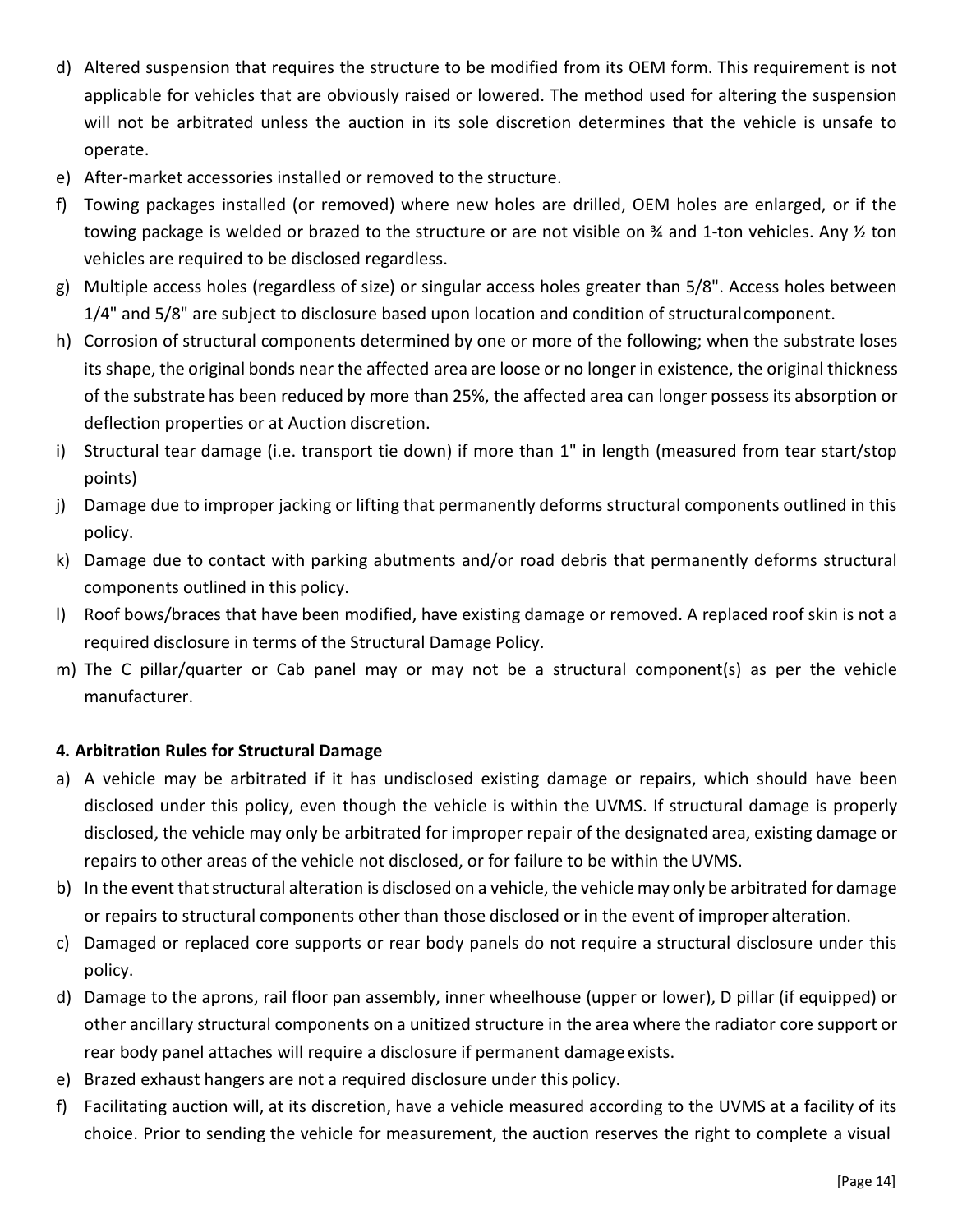verification of the physical condition of the vehicle to determine that it should be measured. If the measuring facility determines that the vehicle is within the UVMS, the buyer of the vehicle will be responsible for the charges paid to the facility. Likewise, if the measuring facility determines that the vehicle is not within the UVMS, the seller will be responsible for the charges paid to the facility.

- g) Visual evidence supersedes any/all mechanical or electronic measurements.
- h) For measurements according to the UVMS, the following guidelines will apply:
	- i. The vehicle structure must measure to a total tolerance of no more than +/- 8 millimeters (mm) of published specification of length, width and height at control pointsthat capture the front (2), center (4) and rear (2) sections of the vehicle.
	- ii. Symmetrically (comparative measure from side to side and point to point based on point measurement), the length, width and height must measure to a difference of no more than 6 mm. Upper body measurements (tram gauge) by themselves will not beadequate.
- i) Buyer must arbitrate any/all structural misrepresentations as outlined in this policy within published timelines (outlined in the main Arbitration Policy Guidelines) from date of purchase (purchase day counts as Day One).
- j) The buyer must contact and follow the arbitration process of the auction where the vehicle was purchased including the auction's direction for return of the vehicle and the timeframe allowed for the vehicle to be returned.
- k) In the event of improperly disclosed structural damage by the seller, the buyer will be entitled to reimbursement in accordance with the main Arbitration Policy.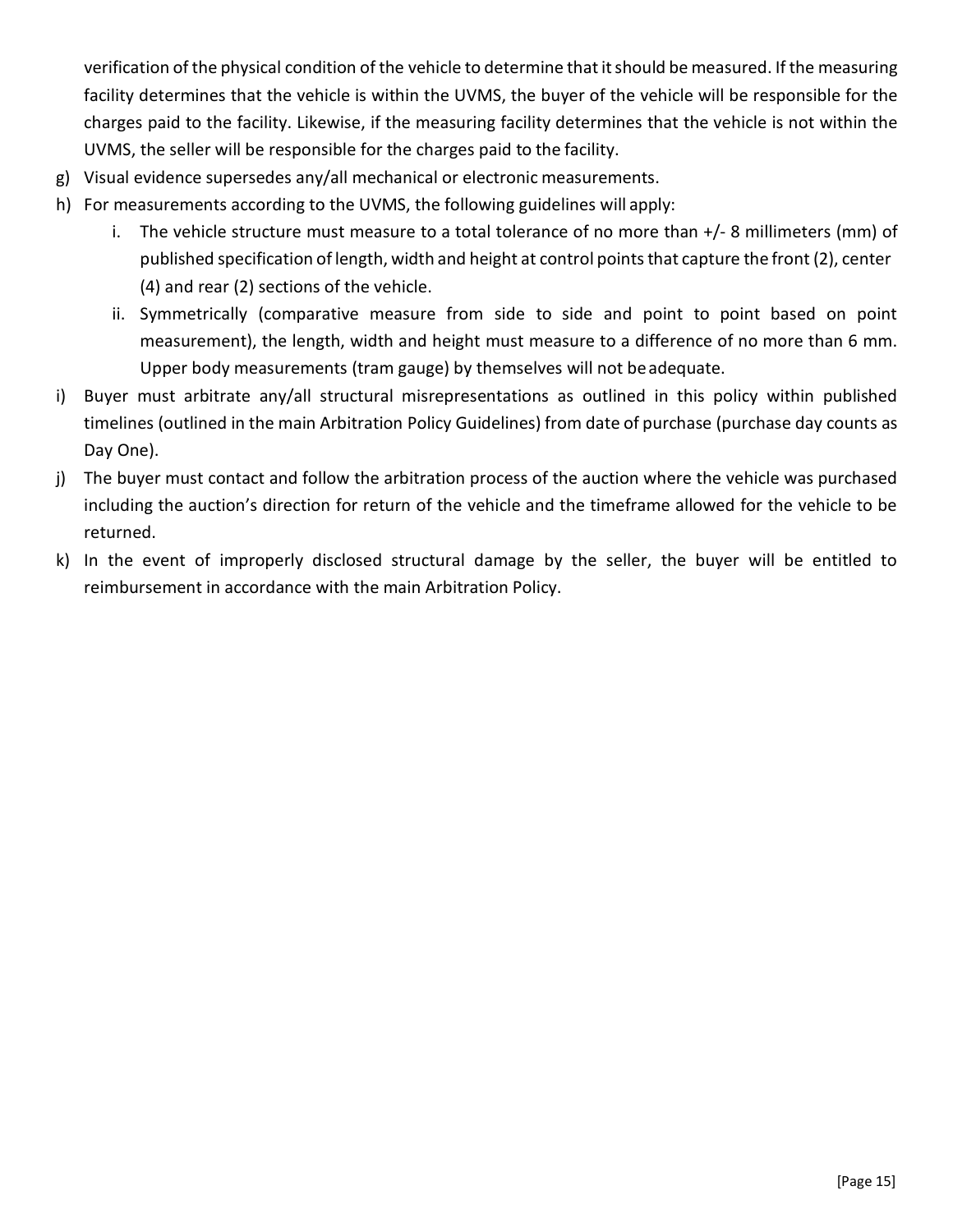|                | <b>Structural Damage Disclosure Requirement</b>                                                                               |                                                                                             |                                                                    |                           |  |  |  |
|----------------|-------------------------------------------------------------------------------------------------------------------------------|---------------------------------------------------------------------------------------------|--------------------------------------------------------------------|---------------------------|--|--|--|
|                | <b>Structural Component</b>                                                                                                   | Unibody                                                                                     | <b>Unibody on Conventional Frame</b>                               | <b>Conventional Frame</b> |  |  |  |
| 1.             | <b>Frame Rails (including Front, Center &amp; Rear Rails)</b>                                                                 |                                                                                             | Existing Permanent Damage, Removed, Modified, Repaired or Replaced |                           |  |  |  |
| 2.             | Spring Pod, Torque Box or Stablilizer Mount                                                                                   | N/A                                                                                         | Existing Permanent Damage, Removed, Modified, Repaired or Replaced |                           |  |  |  |
| 3.             | Cross Members (Except Bolt-On)                                                                                                |                                                                                             | Existing Permanent Damage, Removed, Modified, Repaired or Replaced |                           |  |  |  |
| 4.             | <b>Apron Assembly</b>                                                                                                         | N/A<br>Existing Permanent Damage, Removed, Modified, Repaired or Replaced                   |                                                                    |                           |  |  |  |
| 5.             | <b>Strut Tower Assembly</b>                                                                                                   | Existing Permanent Damage, Removed, Modified, Repaired or Replaced<br>N/A                   |                                                                    |                           |  |  |  |
| 6.             | <b>Cowl Panel/Firewall</b>                                                                                                    | Existing Permanent Damage, Removed, Modified, Repaired or Replaced<br>N/A                   |                                                                    |                           |  |  |  |
| 7 <sub>1</sub> | Support Pillars (Includes A, B, C*, D)                                                                                        | Existing Permanent Damage, Removed, Modified, Repaired or Replaced                          |                                                                    |                           |  |  |  |
| 8.             | <b>Roof Braces/Bows</b>                                                                                                       | Existing Permanent Damage, Removed, Modified, Repaired or Replaced                          |                                                                    |                           |  |  |  |
| 9.             | Rocker Panel (Outer)                                                                                                          | N/A<br>Replacement Only                                                                     |                                                                    |                           |  |  |  |
| 10.            | Rocker Panel (Inner)                                                                                                          | Existing Permanent Damage, Removed, Modified, Repaired or Replaced<br>N/A                   |                                                                    |                           |  |  |  |
| 11.            | <b>Floor/Trunk Panels</b>                                                                                                     | Tears 1" or More, Existing Damage, Removed, Modified,<br>N/A<br>Repaired or Replaced Panels |                                                                    |                           |  |  |  |
| 12.            | <b>Quarter* or Cab* Panel</b>                                                                                                 | N/A<br>Replacement Only                                                                     |                                                                    |                           |  |  |  |
| 13.            | <b>Inner Quarter Panel Assembly</b><br>(Includes Inner Wheelhouse Panel, Rear Strut<br>Tower, and Wheelhouse Extension Lower) |                                                                                             | Existing Permanent Damage, Removed, Modified, Repaired or Replaced | N/A                       |  |  |  |
|                | * Only Applies to Components Deemed Structural Per the Vehicles Manufacturer                                                  |                                                                                             |                                                                    |                           |  |  |  |



#### TYPICAL UNIBODY ON CONVENTIONAL FRAME STRUCTURE





#### **TYPICAL CONVENTIONAL PERIMETER STRUCTURE**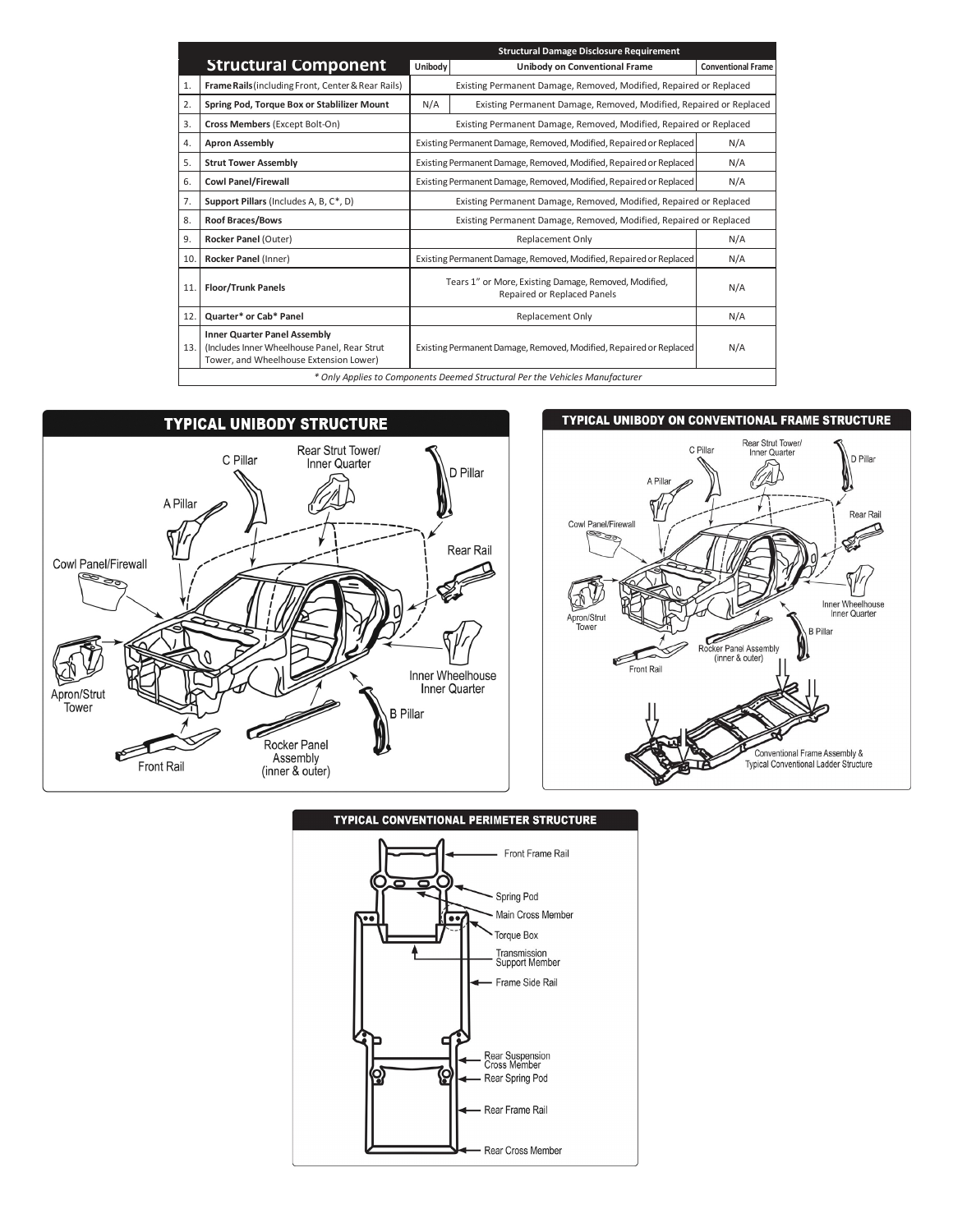## <span id="page-18-0"></span>**XI. FLOOD, PUDDLE OR STREAM POLICY**

Vehicles are frequently exposed to moisture during their ordinary operation, maintenance, and reconditioning. Occasionally, such exposure may leave residual marks or indicators similar to those left by exposure or immersion of the vehicle in floodwater. In determining what conditions require disclosure or in arbitrating vehicles for flood exposure/damage it is critical that the total condition of the vehicle be considered including VIN data history.

#### **1. Disclosure Not Required**

No disclosure is required nor is arbitration allowed for the following types of water exposure, provided that none of the components outlined below are damaged:

- a) Rain, snow or sleet due to open windows, doors or tops or leakingseals.
- b) Car wash or rinse water.
- c) Carpet or upholstery shampooing or cleaning.
- d) Stream, pond, puddle or floodwater that does not rise above the rocker panel or otherwise enter the passenger compartment.
- e) Stream, pond, puddle or floodwater that enters the luggage compartment, but does not damage any electrical components (such as lighting or wiring harness) or does not enter the passenger compartment.

#### **2. Disclosure Required**

Disclosure is required and arbitration shall be allowed under the following conditions:

- a) The title has been correctly branded indicating flood history of the vehicle.
- b) Any of the following components have been damaged due to stream, pond, puddle or floodwater immersion/ingress:
	- i. Front or rear internal lighting or wiringharnesses
	- ii. Engine and its major components
	- iii. Transmission and differential
	- iv. Dash instrument panel and wiring
	- v. Passenger seat cushions
	- vi. Power seat functions or window motor
	- vii. Major sound system components

#### **3. Required Disclosure**

The required disclosure is "**Flood Damage.**" This declaration must be made whenever existing or prior flood damage is found and must be sold under "Flood Damage" for all sale lights. However, it is recommended for these units to be sold on a red light.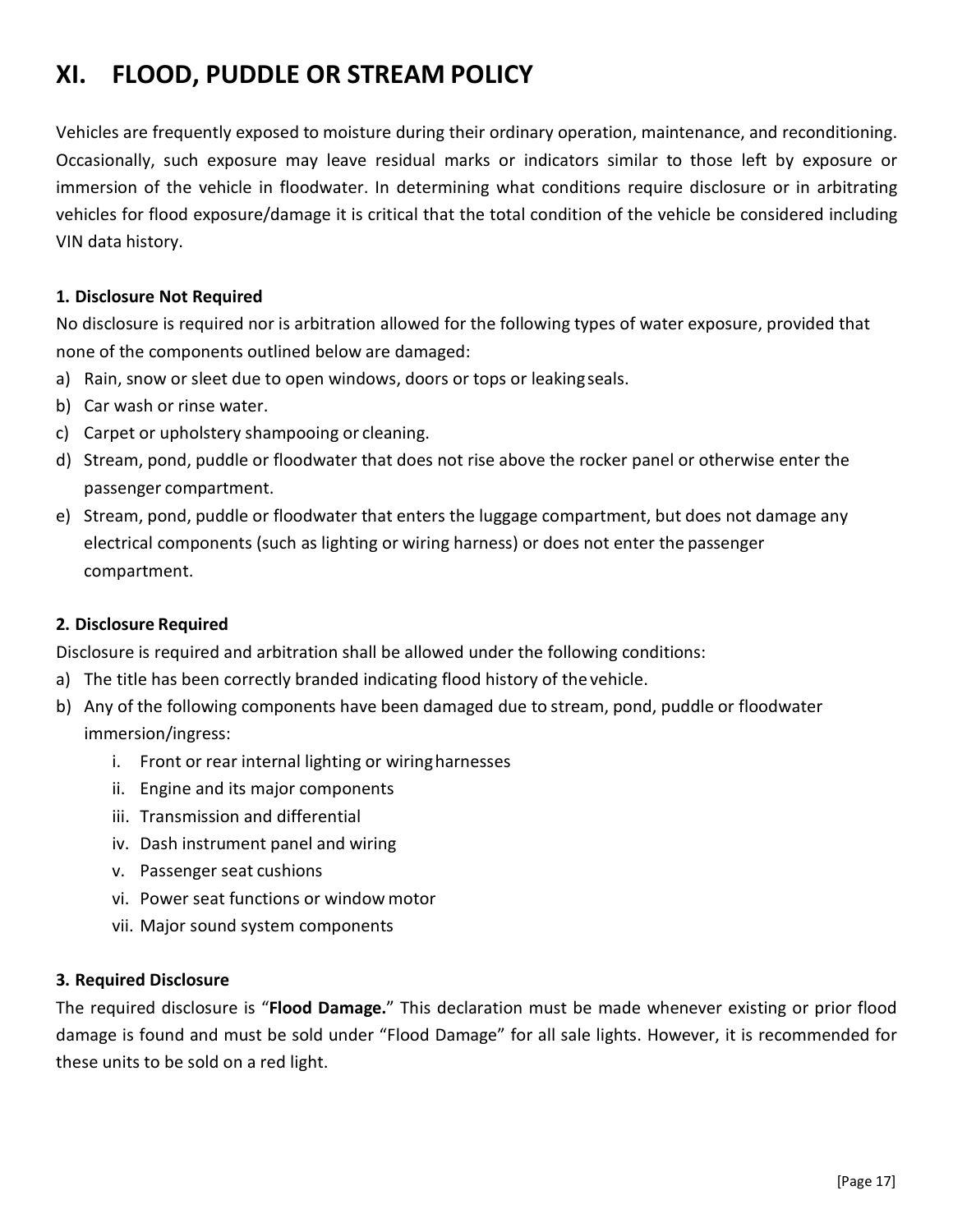## <span id="page-19-0"></span>**XII. WHITE LIGHT – POWERTRAIN POLICY**

Vehicles represented as "White Light" by the seller are subject to arbitration only for malfunction of the primary power train components. In addition, vehicles must be road worthy and function well enough for all covered components to be road tested and the vehicle safely test driven. Specific considerationsinclude:

- a) "White Light Powertrain" vehicles are fully subject to arbitration under the "Structural Damage" policy and all non- mechanical considerations (see Arbitration Matrix for specifics)
- b) Arbitration under the "White Light" policy is subject a \$600 per singular defect threshold
- c) Covered components are engine, transmission, transfer case and differentials

For the purpose of this policy "road worthy" includes, but is not limited to:

- a) operational brakes to complete test drive
- b) electrical system that may require jump start but will then operate without furtherintervention
- c) suspension, steering, hubs, wheel bearings, and axles that function well enough to test drive the vehicle (these components are not covered, and any arbitration would be based on extreme / infrequent circumstances)

Note: Systems not covered include but are not limited to all accessory equipment (windows, locks, sunroofs, convertible tops, radios, nav systems, HVAC, etc...)

Required announcements for "White Light" vehicles include:

- a) "White Light Powertrain" vehicles are fully subject to arbitration under the "Structural Damage" policy and all non-mechanical considerations (see Arbitration Matrix for specifics)
- b) Arbitration under the "White Light" policy is subject a \$600 per singular defect threshold
- c) Covered components are engine, transmission, transfer case and differentials

For the purpose of this policy "road worthy" includes, but is not limited to:

- a) operational brakes to complete test drive
- b) electrical system that may require jump start but will then operate without furtherintervention
- c) suspension, steering, hubs, wheel bearings, and axles that function well enough to test drive the vehicle (these components are not covered, and any arbitration would be based on extreme / infrequent circumstances)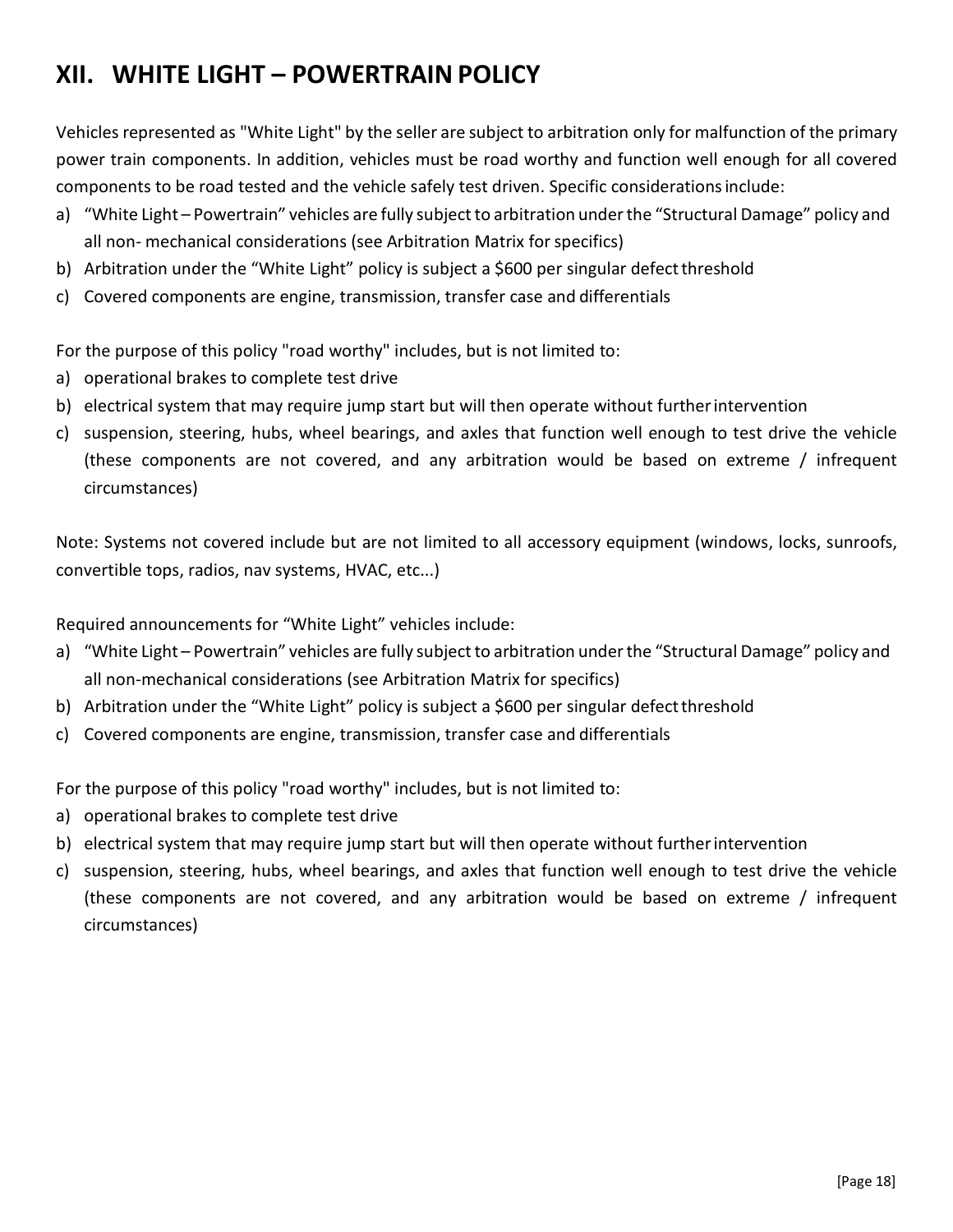## <span id="page-20-0"></span>**ADDENDUM: VEHICLE ACCESSORY ELECTRICAL PROBLEMS**

The following items will be covered per matrix timeframe and dollar thresholds:

- Power sliding doors
- Power liftgates
- Power sunroof/shades
- Navigation systems
- Convertible tops
- Power running boards
- Air Ride major component defects (worn shocks will fall under wearable items and thus not covered)
- Advanced Driver Assist Systems

As more vehicles come equipped with Advanced Driver Assist Systems (ADAS) a specialized inspection and/or calibration may be needed during the lifetime of the vehicle. These systems include but not limited to the following:

- Front, rear, and 360 camera systems
- Rear parking sensors
- Blind spot detection
- Lane departure warning
- Adaptive cruise control
- Collision warning
- Lane keep assist
- Backup assist
- Autonomous driving function

These needs fall outside the scope of inspection for the Generic Condition Report due to the nature of both detection and troubleshooting being mechanical. Due to safety concerns, the NAAA Auction Standards Committee recommends any/all ADAS related concerns be investigated by a qualified 3rd party (as determined by Auction company representative) outside the auction property. All costs including transportation to and from location, diagnosis and any/all repairs or replacements will be responsible by seller and/or buyer depending on the outcome of the  $3<sup>rd</sup>$  party's diagnosis.

The timelines for Arbitration will fall under the following:

| <b>Sales Channel</b> | <b>Green Light Only</b>                                                                  | <b>White Light Only</b> | <b>Red Light Only</b> |  |
|----------------------|------------------------------------------------------------------------------------------|-------------------------|-----------------------|--|
| In-Lane              | Day of sale by close of<br>business                                                      | No Arbitration          | No Arbitration        |  |
| Online               | 2 days within verified receipt<br>of the vehicle not to exceed<br>10 days from sale date | No Arbitration          | No Arbitration        |  |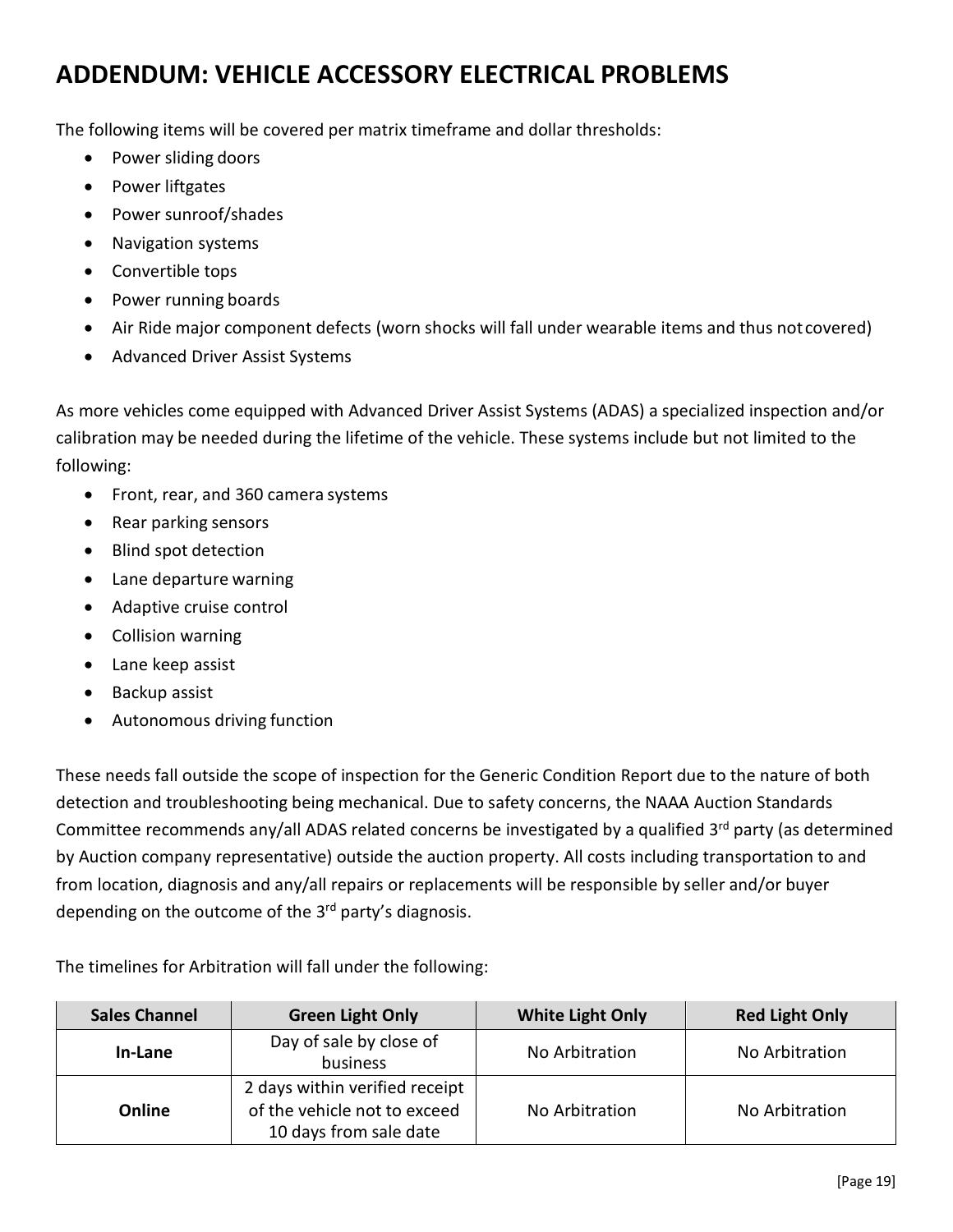## <span id="page-21-0"></span>**ADDENDUM: OFFER POLICY**

Our goal is to achieve the highest bid price through a competitive bidding process; offers will be considered with this same goal in mind. We prefer to make sales on the block in the live auction environment.

Offers will be accepted on consigned vehicles only after the vehicle has been offered for sale at auction. Offers are always subject to the approval of the seller and additionally are prioritized behind any high bid / offer made on the block at the time the vehicle is offered. Offers can be made subject to the applicable conditions of sale and arbitration policies.

"Block Offers" (high bid held and submitted as an offer) will have priority over other offers. The high bidder on a resulting block offer will have the first opportunity to purchase the vehicle at the price approved by the seller.

"Block Offers" are binding until the close of business on sale day. We believe that sellers are best advised to be present when their vehicles are on the block to approve the sale based on competitive bidding. If a "block offer" is submitted, the buyer is required to purchase the vehicle. Buyers must respond promptly to the approval or counter offer. Failure to promptly complete the purchase will, at the sole discretion of the auction, result in loss of the first right to purchase as described above.